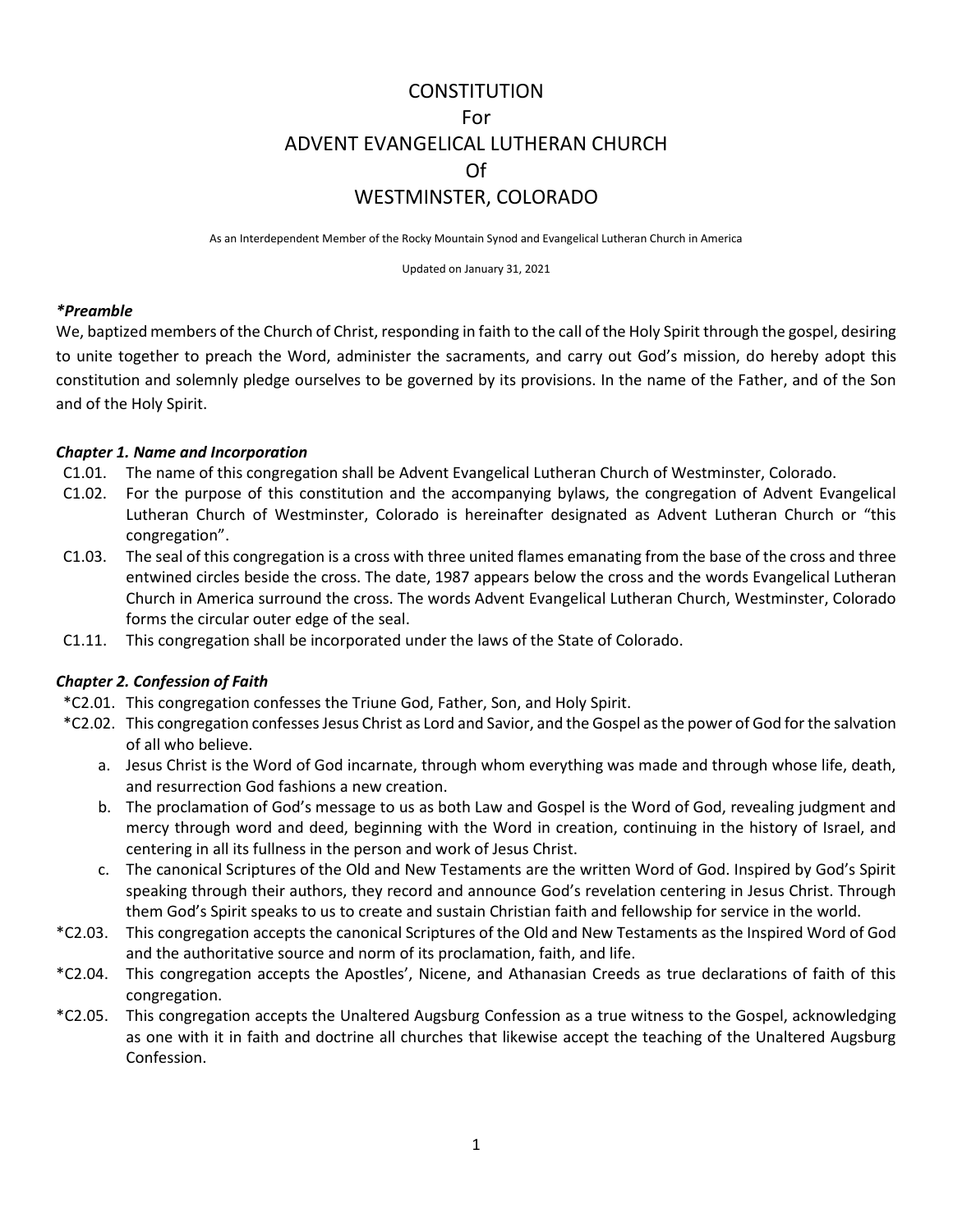- \*C2.06. This congregation accepts the other confessional writings in the Book of Concord, namely the Apology of the Augsburg Confession, the Smalcald Articles and the Treatise, the Small Catechism, the Large Catechism, and the Formula of Concord, as further valid interpretations of the faith of the Church.
- \*C2.07. This congregation confesses the Gospel, recorded in the Holy Scripture and confessed in the ecumenical creeds and Lutheran confessional writings, as the power to create and sustain the Church for God's mission in the world.

## *Chapter 3. Nature of the Church*

- \*C3.01. All power in the Church belongs to our Lord Jesus Christ, its head. All actions of this congregation are to be carried out under his rule and authority.
- \*C3.02. This church confesses the one, holy, catholic, and apostolic Church and is resolved to serve Christian Unity throughout the world.
- \*C3.03. The Church exists both as an inclusive fellowship and as local congregations gathered for worship and Christian service. Congregations find their fulfillment in the universal community of the Church, and the universal Church exits in and through congregations. The Evangelical Lutheran Church in America, therefore, derives is character and powers both from the sanction and representation of its congregations and from its inherent nature as an expression of the broader fellowship of the faithful. In length, it acknowledges itself to be in the historic continuity of the communion of saints; in breadth, it expresses the fellowship of believers and congregations in our day.
- \*C3.04. This church, inspired and led by the Holy Spirit, participates in the Lutheran World Federation as a global communion of churches, engaging in faithful witness to the gospel of Jesus Christ and in service for the sake of God's mission in the world.
- \*C3.05. The name of the Evangelical Lutheran Church in America (ELCA or "this church") as used herein refers in general references to this whole church, including its three expressions: congregations, synods, and the churchwide organization. The name Evangelical Lutheran Church in America is also the name of this corporation of the churchwide organization to which specific references may be made herein.

## *Chapter 4. Statement of Purpose*

- \*C4.01. The Church is a people created by God in Christ, empowered by the Holy Spirit, called and sent to bear witness to God's creative, redeeming, and sanctifying activity in the world.
- \*C4.02. To participate in God's mission, this congregation as a part of the Church shall:
	- a. Worship God in proclamation of the Word and administration of the sacraments and through lives of prayer, praise, thanksgiving, witness, and service.
	- b. Proclaim God's saving Gospel of justification by grace for Christ's sake through faith alone, according to the apostolic witness in the Holy Scripture, preserving and transmitting the Gospel faithfully to future generations.
	- c. Carry out Christ's Great Commission by reaching out to all people to bring them to faith in Christ and by doing all ministry with a global awareness consistent with the understanding of God as Creator, Redeemer, and Sanctifier of all.
	- d. Serve in response to God's love to meet human needs, caring for the sick and the aged, advocating dignity and justice for all people, working for peace and reconciliation among the nations, and standing with the poor and powerless, and committing itself to their needs.
	- e. Nurture its members in the Word of God so as to grow in faith and hope and love, to see daily life as the primary setting for the exercise of their Christian calling, and to use the gifts of the Spirit for their life together and for their calling in the world.
	- f. Manifest the unity given to the people of God by living together in the love of Christ and by joining with other Christians in prayer and action to express and preserve the unity which the Spirit gives.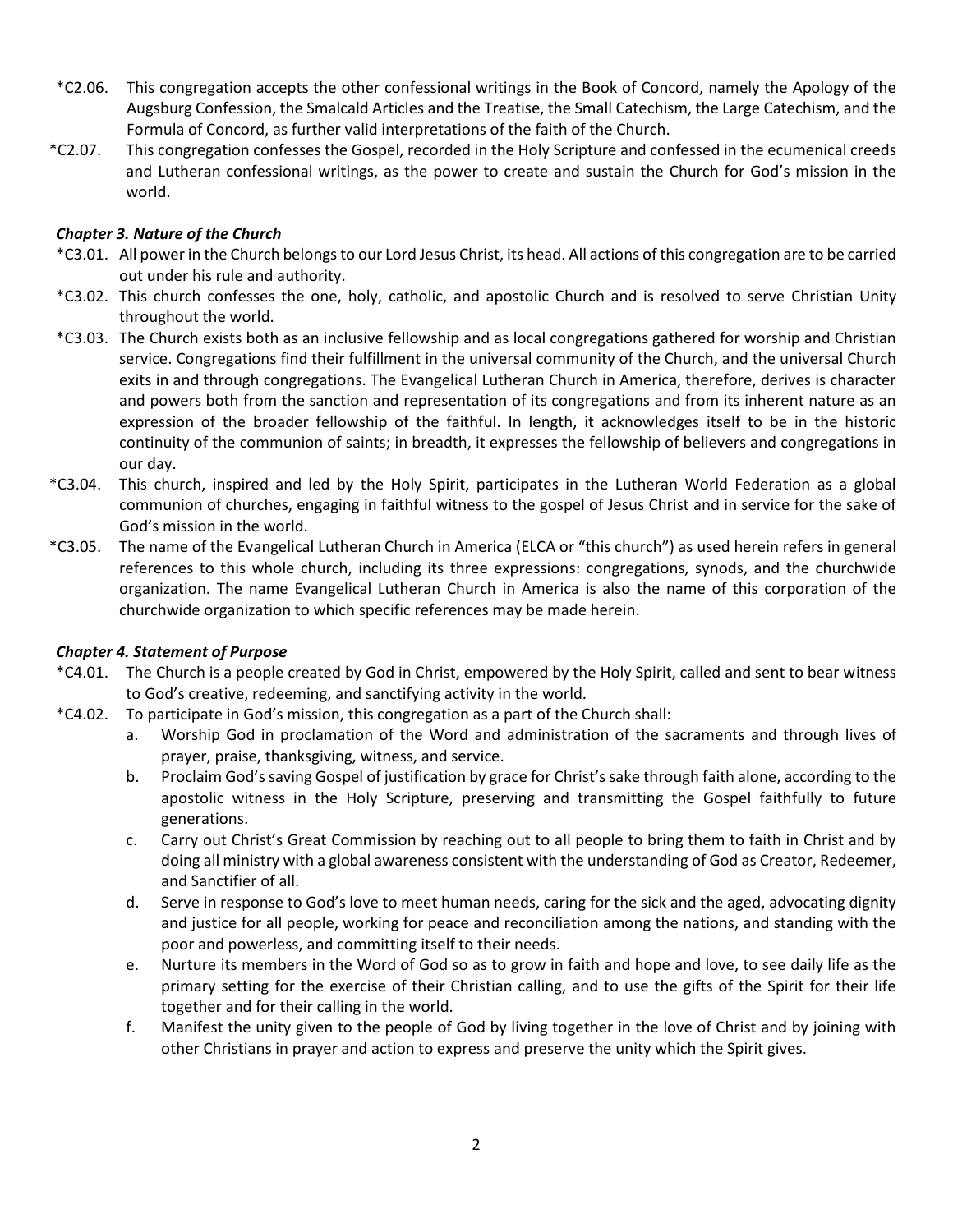- \*C4.03. To fulfill these purposes, this congregation shall:
	- a. Provide services of worship at which the Word of God is preached and the sacraments are administered.
	- b. Provide pastoral care and assist all members to participate in this ministry.
	- c. Challenge, equip, and support all members in carrying out their calling in their daily lives and in this congregation.
	- d. Teach the Word of God.
	- e. Witness to the reconciling Word of God in Christ, reaching out to all people.
	- f. Respond to human need, work for justice and peace, care for the sick and the suffering, and participate responsibly in society.
	- g. Motivate its members to provide financial support for this congregation's ministry and the ministry of the other expressions of the Evangelical Lutheran Church in America.
	- h. Foster and participate in interdependent relationships with other congregations, the synod, and the churchwide organization of the Evangelical Lutheran Church in America.
	- i. Foster and participate in ecumenical relationships consistent with churchwide policy.
- \*C4.04. This congregation shall develop an organizational structure to be described in the bylaws. The Congregation Council shall prepare descriptions of the responsibilities of each committee, task force, or other organizational group and shall review their actions.

C4.04.01. Standing Committees of the Congregation Council.

In order to fulfill its purpose with \*C4.04. of this constitution, there shall be formed the following Standing Committees, which shall be responsible to the Congregation Council. It shall be the responsibility of the Congregation Council to staff each Standing Committee with at least one Congregation member. Congregation Council members shall serve on at least one Standing Committee or shall actively serve in another area of ministry within the congregation. Committee selections shall be made by the Congregation Council and shall occur by the second regular meeting of the Congregation Council following the Annual Meeting. Each Standing Committee shall meet regularly, at least quarterly; shall report orally or in writing at each regular Congregation Council meeting; and the chairperson of each committee shall provide an annual written report to this congregation in the Congregation annual report. Each Standing Committee shall elect a chairperson, who need not be a Council member. Membership on each Standing Committee is open to all interested persons and each Standing Committee shall maintain the inclusive spirit and nature of this congregation.

- a. Education Committee. The Education Committee shall be responsible to develop and maintain substantive faith based curriculum and educational programs for children enrolled in weekly Christian education and Vacation Bible School. In addition, the Education Committee is encouraged to participate with the pastor and staff in the planning and implementation of Confirmation programs for adolescents. They shall also solicit members to teach regularly scheduled classes; and act as the voice in the congregation to publicize and lift up education programs.
- b. Adult Education Committee. The Adult Education Committee shall be responsible to develop, maintain, and publicize education opportunities for adults in the congregation. These programs include Sunday Morning Adult Forums as well as spiritual growth programs on evenings and weekends.
- c. Evangelism Committee. The Evangelism Committee shall encourage members in developing a faith community by providing opportunities for intergenerational service, social interaction, and celebrations; encouraging members to invite others to participate; and promoting the mission of Advent Lutheran Church through appropriate print or media programs.
- d. Finance Committee. The Finance Committee, which shall include the Treasurer, shall be responsible for all business and fiscal functions, including the drafting of an annual budget for presentation to the Congregation Council and the auditing of its records in accordance with C13.03. of this constitution. The Finance Committee shall oversee a Financial Recorder, who may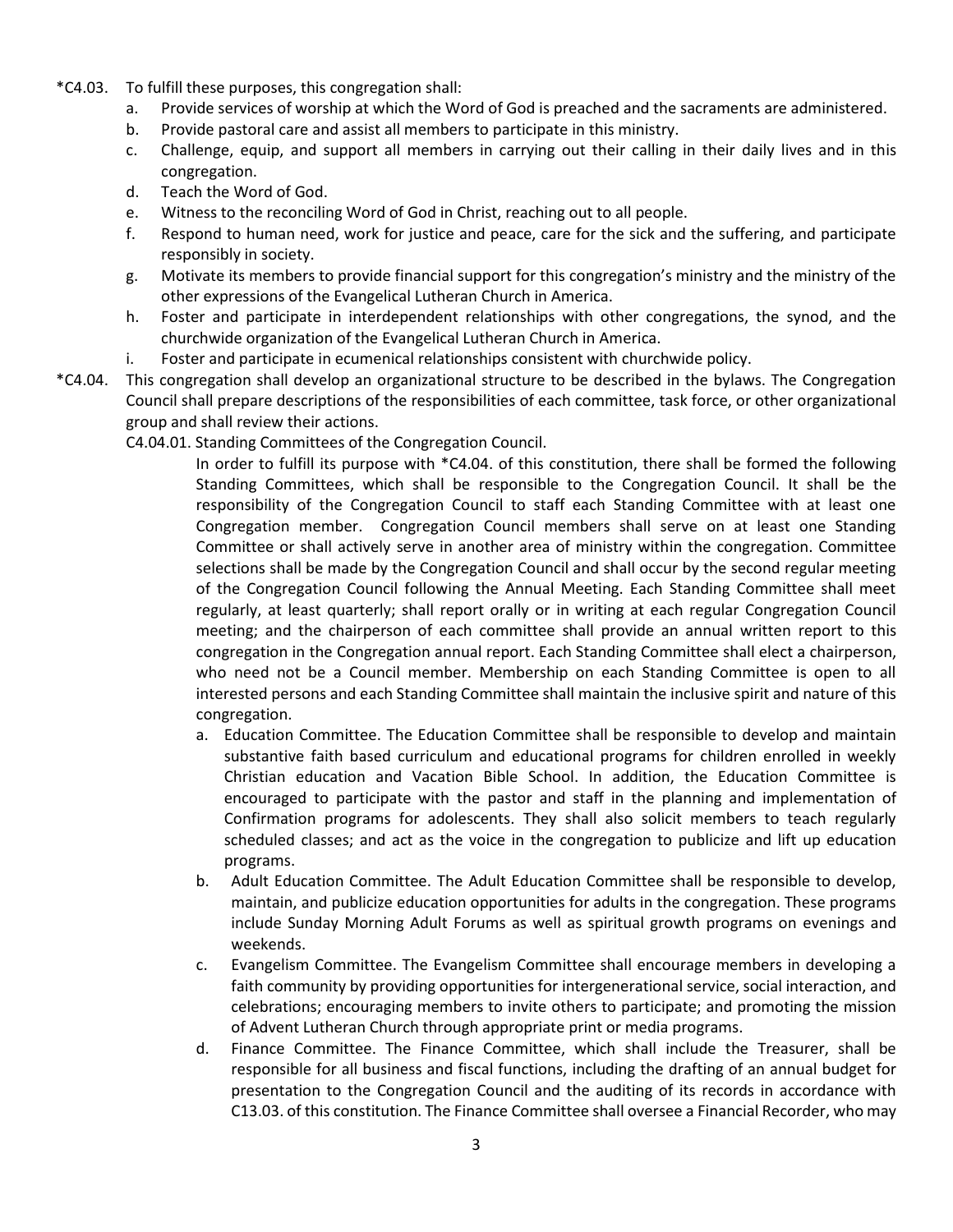be appointed on an annual basis by the Congregation Council. The Financial Recorder will be responsible for the confidential recording of all contributions of members, to their individual contribution records, and the providing of periodic (usually quarterly) and annual statements to the contributors for tax reporting. The Financial Recorder may be a member of the congregation staff. The Financial Recorder shall report to the Congregation Council, and/or Finance Committee, and/or the Stewardship Committee, as may be requested, on the levels of giving. The Finance Committee shall oversee the counting of worship service offerings, the creating of records of deposit, document any designated gifts (a copy to be given to the treasurer); see that the actual depositing of the congregation receipts be taken to the bank; and may oversee any recruitment and training of people to count the receipts (usually two non-related people if possible. At the end of the fiscal year, the Finance Committee will ensure that a composite income record report from the above mentioned receipts for the fiscal year will be given to the Congregation Council for presentation in the annual report.

- e. Memorial Committee. Memorial Committee shall prepare and maintain a Congregation Council approved list of specific purchases, along with estimated costs, to serve as a guideline when consulting with families and friends who may wish to designate contributions to the Memorial Fund. The committee is responsible for monitoring purchases as designated from the Memorial Fund. The committee will maintain a register of all memorial items purchased, listing the item and the name of the person(s) whose designated funds were used to make the purchase.
- f. Property Committee. The Property Committee shall monitor the security and safety of the building and grounds, ensure that the building and grounds are properly cleaned and well maintained, prioritize and attend to repairs as estimated costs and funding allow; and encourage members of the congregation to participate in the upkeep of the church facilities. The committee shall also supervise, evaluate, and support the staff custodian.
- g. Social Outreach Committee. The Social Outreach Committee shall provide opportunities for members to participate in Advent's mission through a variety of programs that provide aid and assistance to the life needs of people in the local community and worldwide. The committee may solicit goods and/or funding from the congregation to support specific community needs such as food, clothing, or school supplies.
- h. Stewardship Committee. The Stewardship Committee shall encourage members to gratefully acknowledge God's gifts and accordingly to give of their financial resources, as well as their time and talent, in the service of the Church of Christ. In addition, the Stewardship Committee shall be responsible for the annual Stewardship drive to aid in preparing the following years budget and shall make available to the Congregation Council any statistical information concerning estimates of projected giving.
- i. Worship and Music Committee. The Worship and Music Committee shall meet regularly with the pastor(s) to plan the structure and content of the congregation's worship services. The committee shall be responsible for the ongoing worship and music ministry; and for supervising the duties of the Director of Music, organists or other music personnel, and the nursery attendant. The committee shall also involve members of the congregation in worship services in such roles as assisting minister, lectors, acolytes and other worship participants as needed. The committee shall encourage members, including youth and children as appropriate to participate in the choirs(s), Alter Guild and other associated ministries related to worship.
- j. Youth Committee. The Youth Committee, in coordination with the pastor(s) and any youth minister on staff, shall be responsible to develop programs and activities of special interest to youth ages 13 to 20. They shall publicize, lift up, and supervise youth programs, and assist in the raising of funds for youth activities.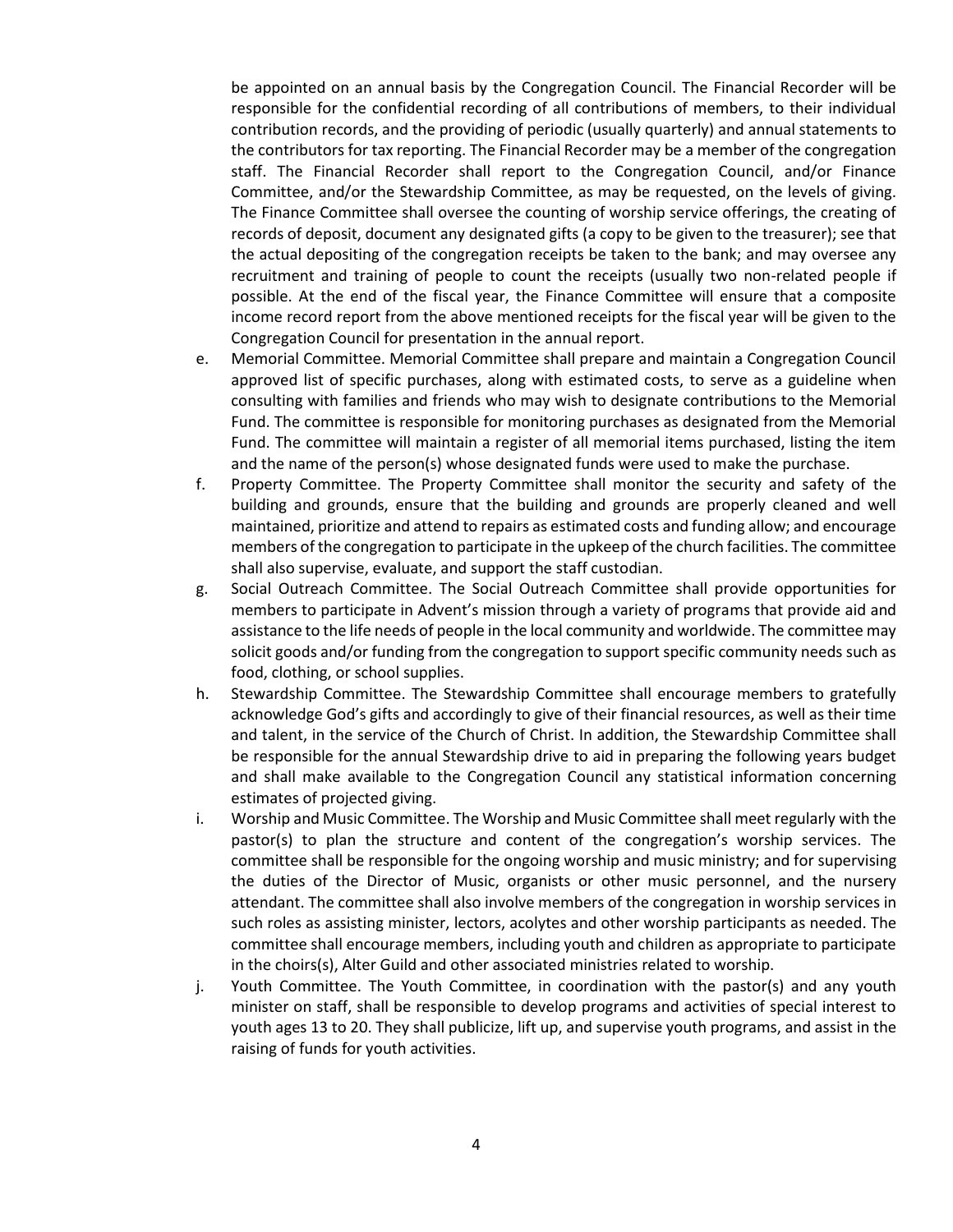- k. Christian Care Committee. The Christian Care Committee shall work with the pastoral staff in ministering to members who are hospitalized, home bound, or in other crisis situations. They shall ensure that the Eucharist is made available to home or institution bound members in a regular and timely manner. They shall oversee the sending of cards and visitation to either temporarily or permanently incapacitated members. The committee will be an advocate for and to those who cannot attend regular worship.
- \*C4.05. This Congregation shall adopt and periodically review a mission statement which will provide specific direction for its programs.
- \*C4.06. References herein to the nature of the relationship between the three expressions of this church congregations, synods, and the churchwide organization - as being interdependent or as being in a partnership relationship, describe the mutual responsibility of these expressions in God's mission and the fulfillment of the purposes of this church as described in this chapter, and do not imply or describe the creation of partnerships, co-ventures, agencies, or other legal relationships recognized in civil law.

# *Chapter 5. Powers of the Congregation*

- \*C5.01. The powers of this congregation are those necessary to fulfill its purpose.
- \*C5.02. The powers of this congregation are vested in the Congregation Meeting called and conducted as provided in this constitution and bylaws.
- \*C5.03. Only such authority as is delegated to the Congregation Council or other organizational units in this congregation's governing documents is recognized. All remaining authority is retained by this congregation. This congregation is authorized to:
	- a. call a pastor as provided in Chapter 9;
	- b. terminate the call of a pastor as provided in Chapter 9;
	- c. call a minister of Word and Service;
	- d. terminate the call of a minster of Word and Service in conformity with the constitution of the Evangelical Lutheran Church in America;
	- e. adopt amendments to the constitution, as provided in Chapter 16, amendments to the bylaws, as specified in Chapter 17, and continuing resolutions, as provided in Chapter 18;
	- f. approve the annual budget;
	- g. acquire real and personal property by gift, devise, purchase, or other lawful means;
	- h. hold title to and use its property for any and all activities consistent with its purpose;
	- i. sell, mortgage, lease, transfer, or otherwise dispose of its property by any lawful means;
	- j. elect its officers, and Congregation Council, boards and committees, and require the members of council to carry out their duties in accordance with the constitution, and bylaws, and continuing resolutions; and
	- k. terminate its relationship with Evangelical Lutheran Church in America as provided in Chapter 6.
- \*C5.04. This synod shall elect from among its voting members, laypersons to serve as voting members of the Synod Assembly, as well as persons to represent it at meetings of any conference, cluster, coalition, or other area subdivision of which it is a member. The number of persons to be elected by this congregation and other qualifications shall be as prescribed in the guidelines established by the Rocky Mountain Synod of the Evangelical Lutheran Church in America.
	- C5.04.01. Synod Assembly. The Congregation through the Congregation Council shall elect voting members of this congregation as delegates to the Synod Assembly and the meetings of the Conference to which this congregation belongs. In accordance with the constitution of the Rocky Mountain Synod, there shall be elected two delegates, one male and one female. If, in accordance with the Synod constitution, another delegate is allowed, the delegate may be either male or female. The expenses incurred by such delegates, in connection with the attendance at such meetings shall be paid by this congregation.
- C5.05. This congregation may have a mission endowment fund that will operate as specified in this congregation's bylaws and continuing resolutions. The purpose of the mission endowment fund is to provide for mission work beyond the operational budget of this congregation.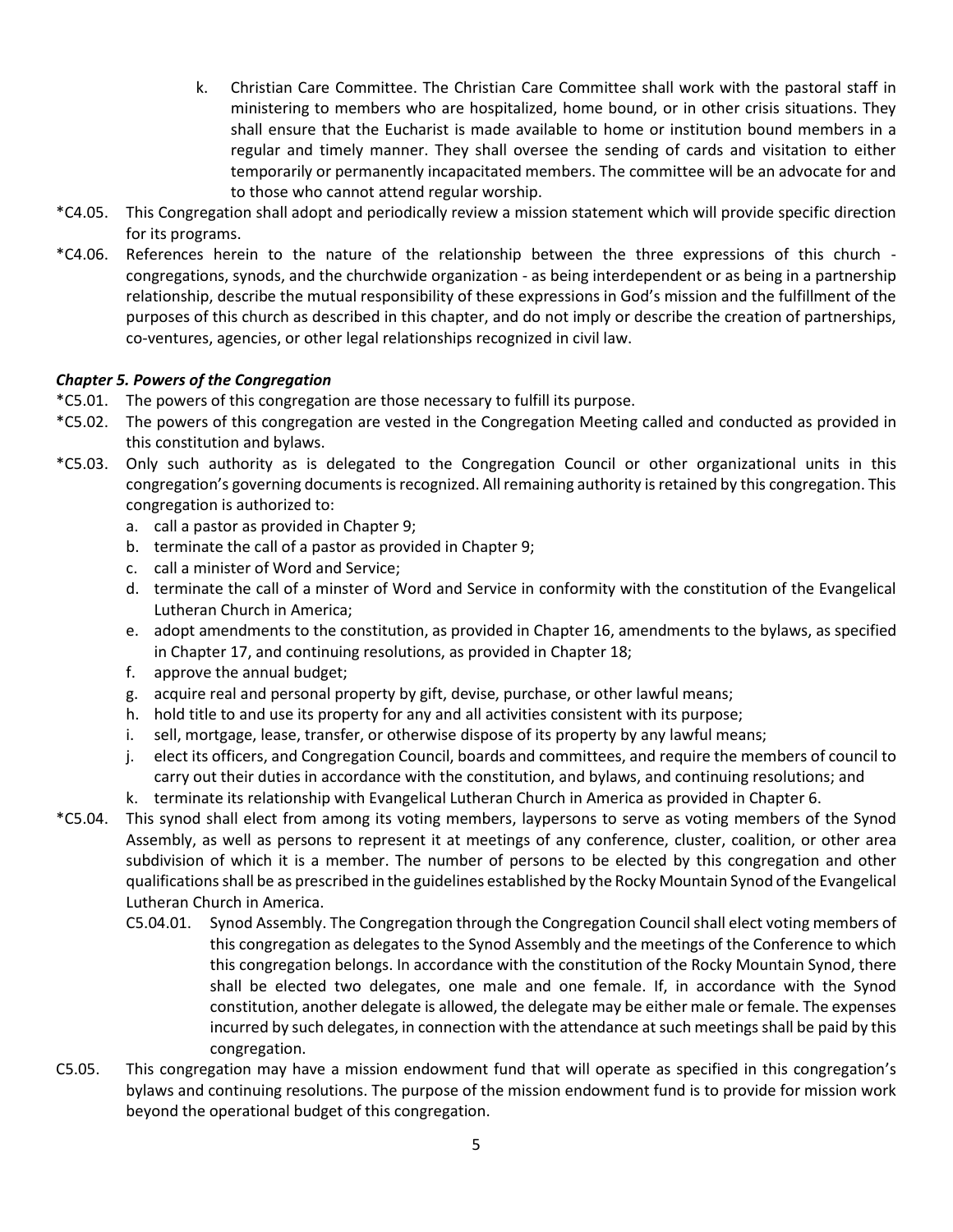- C5.05.01. This congregation in its regular meeting assembled on January 23, 2005, approve and establish on the records of the church a new and separate fund to be known as THE ADVENT LUTHERAN CHURCH MISSION ENDOWMENT FUND (hereafter called the "FUND") located at 7979 Meade St. Westminster, Colorado.
	- a. The purpose of this FUND is to enhance the mission outreach of Advent Lutheran Church apart from the general operations of the congregation; that no portion of the income generated by the FUND shall be used for the annual operating budget of the congregation.
	- b. The Mission Endowment Fund Committee (hereafter called the "Committee") shall be the custodian of the FUND.
- C5.05.02. The following PLAN OF OPERATION sets forth the administration and management of the FUND:
	- a. Any amendment to this resolution which will change, alter, or amend the purpose for which the FUND is established shall be adopted by a majority vote of the voting members present at an annual meeting of the congregation or at a special meeting called specifically for the purpose of amending this resolution.
	- b. In the event that Advent Lutheran Church ceases to exist either through merger or dissolution, disposition or transfer of the FUND shall be at the discretion of the Congregation Council in conformity with the approved congregational constitution and in consultation with the bishop of the synod to which the congregation belongs at such time. Consultation with the ELCA may be desirable for continuation of Mission Endowment Fund obligations.
	- c. The chairperson, or member designated by the chairperson, shall preside at all committee meetings and shall convene all committee meetings. The committee shall elect from its membership a recording secretary and financial secretary.
	- d. The recording secretary of the committee shall maintain complete and accurate minutes of all meetings and supply a copy thereof to each member of the committee. The recording secretary shall keep a complete copy of minutes to be delivered to his or her successor. The recording secretary shall also supply a copy of the minutes to the Congregation Council.
	- e. The financial secretary of the committee shall work with the congregation's treasurer in maintaining and coordinating accounts for the FUND. Disbursements from the FUND shall be handled in the same manner as other monies of the congregation. Required authorization for any disbursement from the FUND shall include a committee resolution and a voucher signed by the committee chairperson. The financial records shall be audited annually by two persons appointed by the Congregation Council, neither of which shall be a member of the committee.
	- f. The committee shall report on a quarterly basis to the Congregation Council. At each annual or duly called special meeting of the congregation, the committee shall render a full and complete account of the administration of the FUND during the preceding year.
	- g. The committee may request other members of the congregation to serve as advisory members and, at the expense of FUND income, may provide for such professional counseling on investments of legal matters as it deems to be in the best interest of the FUND.
	- h. Members of the committee shall not be liable for any losses which may be incurred upon the investments of the assets of the FUND except to the extent such losses shall have been caused by bad faith or gross negligence. No member shall be personally liable as long as he or she acts in good faith and with ordinary prudence. Each member shall be liable only for his or her own willful misconduct or omissions and shall not be liable for the acts or omissions of any other member. No member shall engage in any "self-dealing" or transactions with the FUND in which the member has direct or indirect financial interest and shall at all times refrain from any conduct in which his or her personal interest would conflict with the interest of the FUND.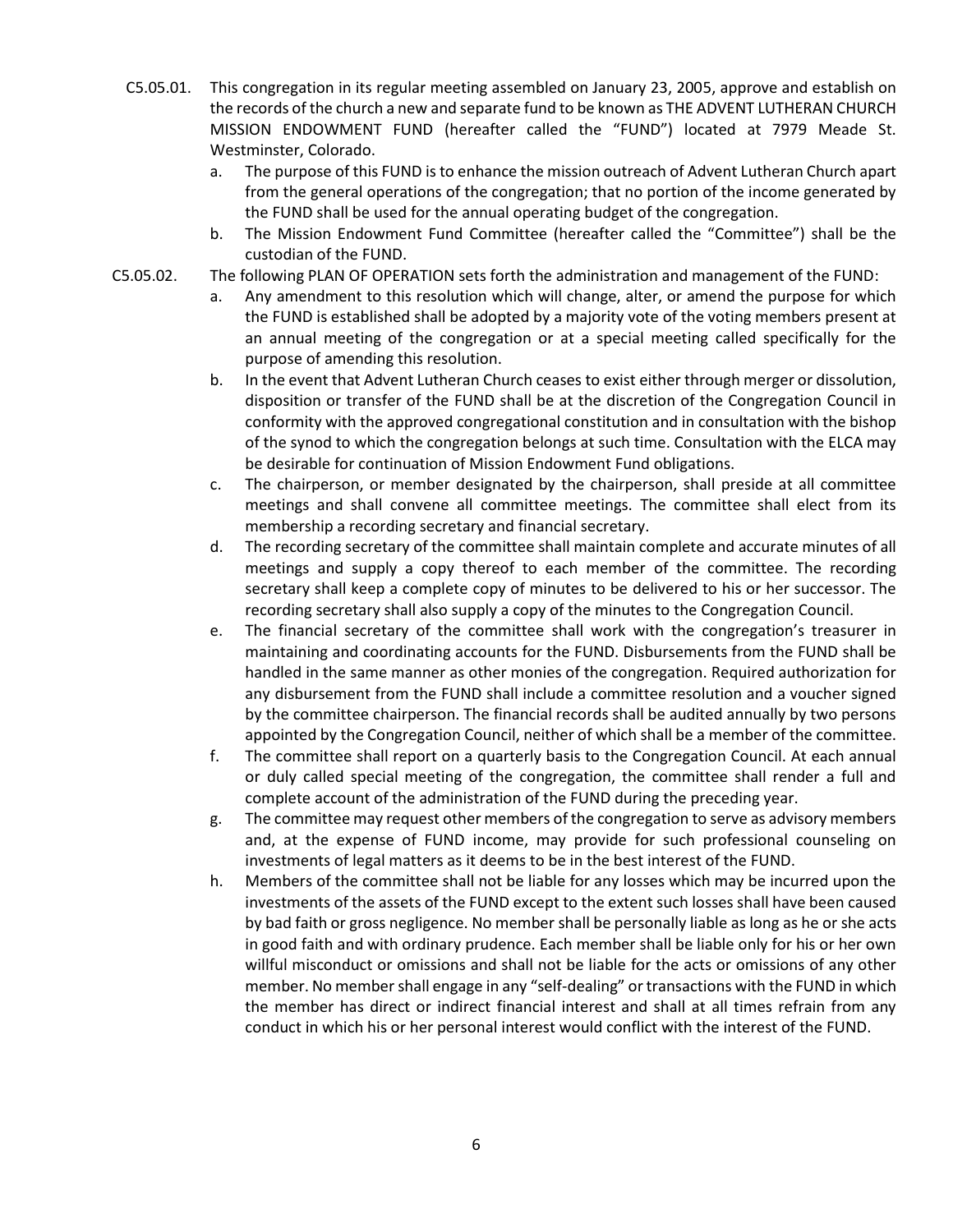## C5.05.03. DEFINITION OF PRINCIPAL AND INCOME

- a. The committee shall determine what is principal and income according to generally accepted accounting procedures. (Income shall include interest and dividend income and may include capital gain income.)
- b. Principal of gifts and bequests to the Endowment General Fund shall accumulate until the principal amount of \$50,000 is achieved, after which the income generated from the investment of the principal shall be expended.
- c. Principal of gifts and bequests to Funds with specific donor requirements shall be defined with guidance from the committee.

. DISTRIBUTION OF INCOME

- a. To enhance the mission outreach of Advent Lutheran Church apart from the general operating budget of the congregation, income from the endowment general fund shall be distributed annually and at such times as deemed necessary or feasible to accomplish the following purposes:
	- 1) A minimum of 25 percent for community outreach and ministry, including , but not limited to, social service agencies, institutions and agencies to which this congregation relates, and to special programs designed for those persons in our state and/or parish area who are in spiritual and/or economic need.
	- 2) A minimum of 25 percent for missions and outreach at large in this synod, on this continent, or worldwide, including, but not limited to, grants to the ELCA for new congregational development in North America, professional leadership, global mission, ecumenism, evangelism, social ministries and capital financing.
	- 3) A minimum of 25 percent for educational and scholastic outreach, including, but not limited to, grants to ELCA seminaries or colleges, or students attending such schools for religious career opportunities.
	- 4) Up to 25 percent for any one or all of the above designated areas in any proportion as determined by the committee, or for causes and programs which at the discretion of the committee are consistent with the FUND purpose of enhancing the mission outreach of Advent Lutheran Church.
- b. Programs for support shall be recommended by the committee and approved by the Congregation Council for funding according to the guidelines established by the congregation.
- c. Disbursement of income from the FUND need not occur annually in the event causes and programs have not been approved by the committee sufficient to utilize total income available, or if in the judgment of the committee total annual disbursement is not recommended.

C5.05.05. DISTRIBUTION OF PRINCIPAL

When in the opinion of the committee, circumstance are so dire and of such an emergency nature that the future of the congregation is at stake, and that the only recourse seems to be the use of FUND principal, the committee may, upon a two-thirds majority vote, recommend such authorizing action to the congregation.

C5.05.06. INVESTMENTS OF FUNDS

All assets are to be held in the name of Advent Lutheran Church Mission Endowment Fund. The investment assets of the FUND should be invested to provide reasonable earnings consistent with the preservation of assets and diversification of investments. In considering investments to achieve this goal, weight should be given first to preservation of assets, second to income, and third to appreciation. Primary consideration should be given to investments offered by the Mission Investment Fund of the ELCA, or similar organizations that promote the mission and ministry of the church.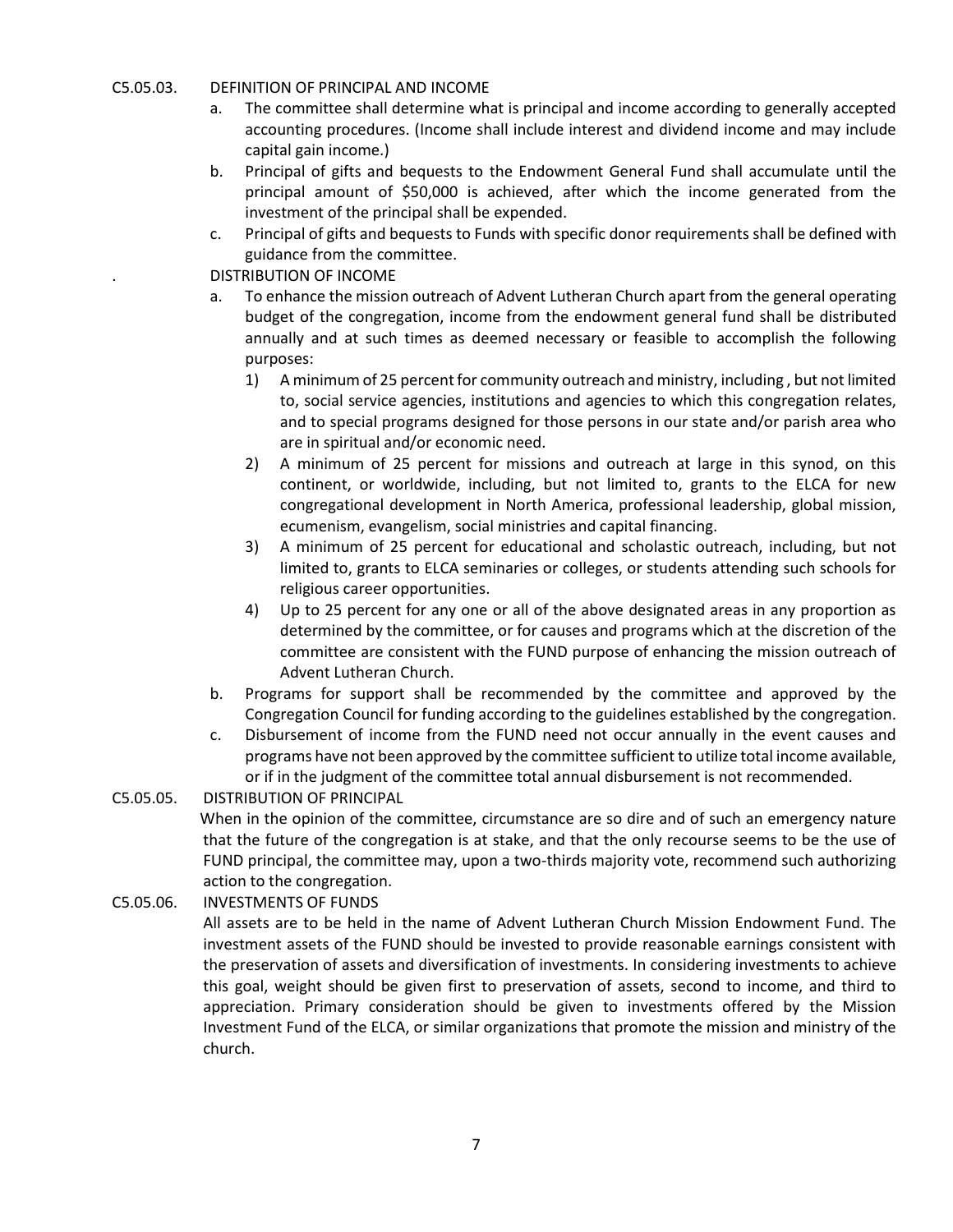## C5.05.07. COMMITTEE MEMBERSHIP

- a. The Committee shall consist of six (6) members, all of whom shall be voting members of Advent Lutheran Church. Except as herein limited, the term of each member shall be three (3) years. The chairman of the committee shall be appointed by the Congregation Council. The chairperson shall serve for a (3) year therm. The Congregation Council shall appoint a new chairperson every three (3) years, or at such time as the current chairperson is no longer willing or able to serve. Upon adoption of this resolution by the congregation, the Congregation Council shall appoint the initial five (5) additional members: one (1) for a term of three (3) years; two (2) for a term of two (2) years; and two (2) for a term of one (1) year. Thereafter, at the first council meeting following the annual congregational meeting, the Congregation Council shall appoint the necessary number of regular members for a term of three (3) years. No member shall serve more than two (2) consecutive three (3) year terms. After a lapse of one (1) year, former committee members may be re-appointed. The pastor and the president of the Congregation Council shall be advisory members of the committee.
- b. The committee members shall be nominated in the same manner as the members of the council are nominated. In the event of a vacancy on the committee, the Congregation Council shall appoint a member to fill the vacancy until the next meeting of the Congregation Council, at which time the Congregation Council shall appoint a member to fill the term of the vacancy.
- c. The committee shall meet at least quarterly, or more frequently as deemed by it in the best interest of the FUND.
- d. A quorum shall consist for four (4) members. When only four (4) members are present, a unanimous vote shall be required to carry any motion or resolution.
- C5.05.08. DUTIES OF THE COMMITTEE ARE:
	- a. To utilize the ELCA Foundation for the creation of the Endowment Funds, the initial fund being a "general" endowment fund.
	- b. To create additional Funds as may be needed to fulfill specific requirements of donors.
	- c. To determine and fulfill procedures and policies for the soliciting, processing, and disposition of grant requests in accordance with the requirements and limitations of the various funds.
	- d. To educate the congregation about the FUND, promote the FUND and solicit donations in an appropriate manner.
	- e. To assist donors in the process of making gifts to the FUND.
	- f. To establish policies and procedures for accepting or rejecting proposed gifts by donors.
	- g. To determine and fulfill procedures and policies with respect to all operational matters, including requests for distribution from the FUND.
	- h. To ensure that grants are given to legally qualified recipients as defined by the FUND.

# *Chapter 6. Church Affiliation*

- \*C6.01. This congregation shall be an interdependent part of the Evangelical Lutheran Church in America or its successor, and of the Rocky Mountain Synod of the Evangelical Lutheran Church in America. This congregation is subject to the discipline of the Evangelical Lutheran Church in America.
- \*C6.02. This congregation accepts the Confession of Faith and agrees to the Purposes of the Evangelical Lutheran Church in America and shall act in accordance with them.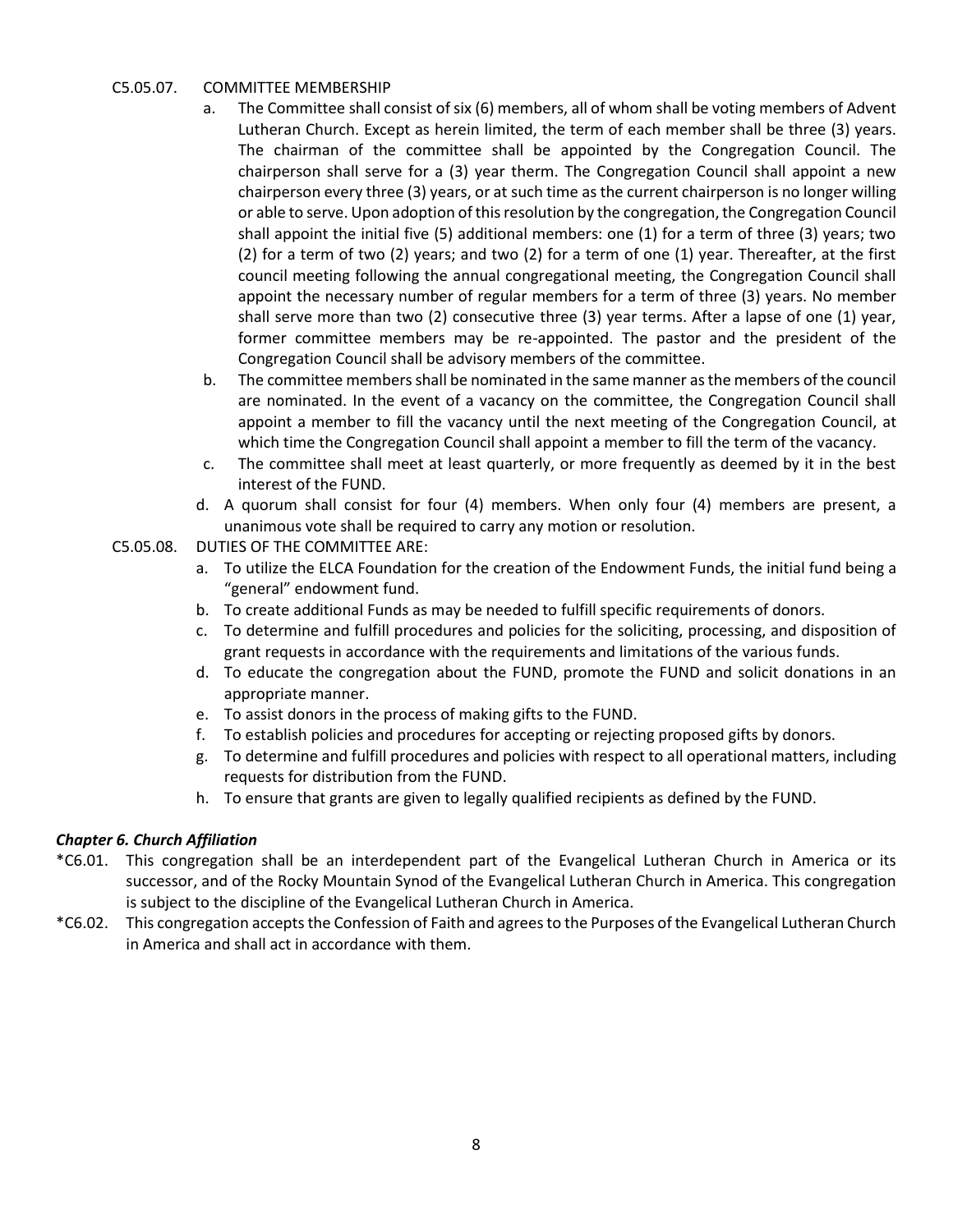- \*C6.03. This congregation acknowledges its relationship with the Evangelical Lutheran Church in America in which:
	- a. This congregation agrees to be responsible for its life as a Christian community.
	- b. This congregation pledges its financial support and participation in the life and mission of the Evangelical Lutheran Church in America.
	- c. This congregation agrees to call pastoral leadership from the roster of Ministers of Word and Sacrament of the Evangelical Lutheran Church in America in accordance with its call procedures except in special circumstances and with the approval of the bishop of the synod. These special circumstances are limited either to calling a candidate approved for the roster on Ministers of Word and Sacrament of the Evangelical Lutheran Church in America or to contracting for pastoral services with a minister of Word and Sacrament of a church body with which the Evangelical Lutheran Church in America officially has established a relationship of full communion.
	- d. This congregation agrees to consider ministers for Word and Service for call to other staff positions in this congregation according to procedures of the Evangelical Lutheran Church in America.
	- e. This congregation agrees to file this constitution and nay subsequent changes to this constitution with the synod for review to ascertain that all of its provisions are in agreement with the constitution and bylaws of the Evangelical Lutheran Church in America and with the constitution of the synod.
- \*C6.04. Affiliation with the Evangelical Lutheran Church in America is terminated as follows:
	- a. This congregation takes action to dissolve.
	- b. This congregation ceases to exist.
	- c. This congregation is removed from membership in the Evangelical Lutheran Church in America according to the procedures for discipline of the Evangelical Lutheran Church in America or in accordance with provision of 9.23. of the constitution and bylaws of the Evangelical Lutheran Church in America.
	- d. The Rocky Mountain Synod takes charge and control of the property of this congregation to hold, manage, and convey the same on behalf of the synod pursuant to †S13.24. of the synod constitution. This congregation shall have the right to appeal the decision to the next Synod Assembly.
	- e. This congregation follows the procedures outlined in \*C6.05.
- \*C6.05. This congregation may terminate its relationship with the Evangelical Lutheran Church in America by the following procedures:
	- a. A resolution indicating the intent to terminate its relationship must be adopted at two legally called and conducted special meetings of this congregation by a two-thirds vote of the voting members present at each meeting. The first such meeting may be held no sooner than 30 days after written notice of the meeting is received by the bishop of the synod, during which time this congregation shall consult with the bishop and the bishop's designees, if any. The times and manner of the consultation shall be determined by the bishop in consultation with the Congregation Council. Unless he or she is a voting member of this congregation, the bishop and the bishop's designees, if any, shall have a voice but not vote at the first meeting.
	- b. Within 10 days after the resolution has been voted upon at the first meeting, the secretary of this congregation shall submit a copy of the resolution to the bishop, attesting that the special meeting was legally called and conducted and certifying the outcome of the vote, and shall send copies of the resolution and certification to voting members of this congregation.
	- c. If the resolution was adopted by a two-thirds vote of the voting members present at the first meeting, the bishop of the synod and this congregation shall continue in consultation, as specified in paragraph a. above, during a period of 90 days after receipt by the bishop of the attestation and certification as specified in paragraph b. above.
	- d. If this congregation, after such consultation, is still considering termination of its relationship with this church, such action may be taken at a legally called and conducted special meeting by a two-thirds vote of the voting members present. Notice of the second meeting shall be sent to all voting members and to the bishop at least 10 days in advance of the meeting. Unless he or she is a voting member of this congregation, the bishop and the bishop's designees, if any, shall have a voice but not vote at the second meeting.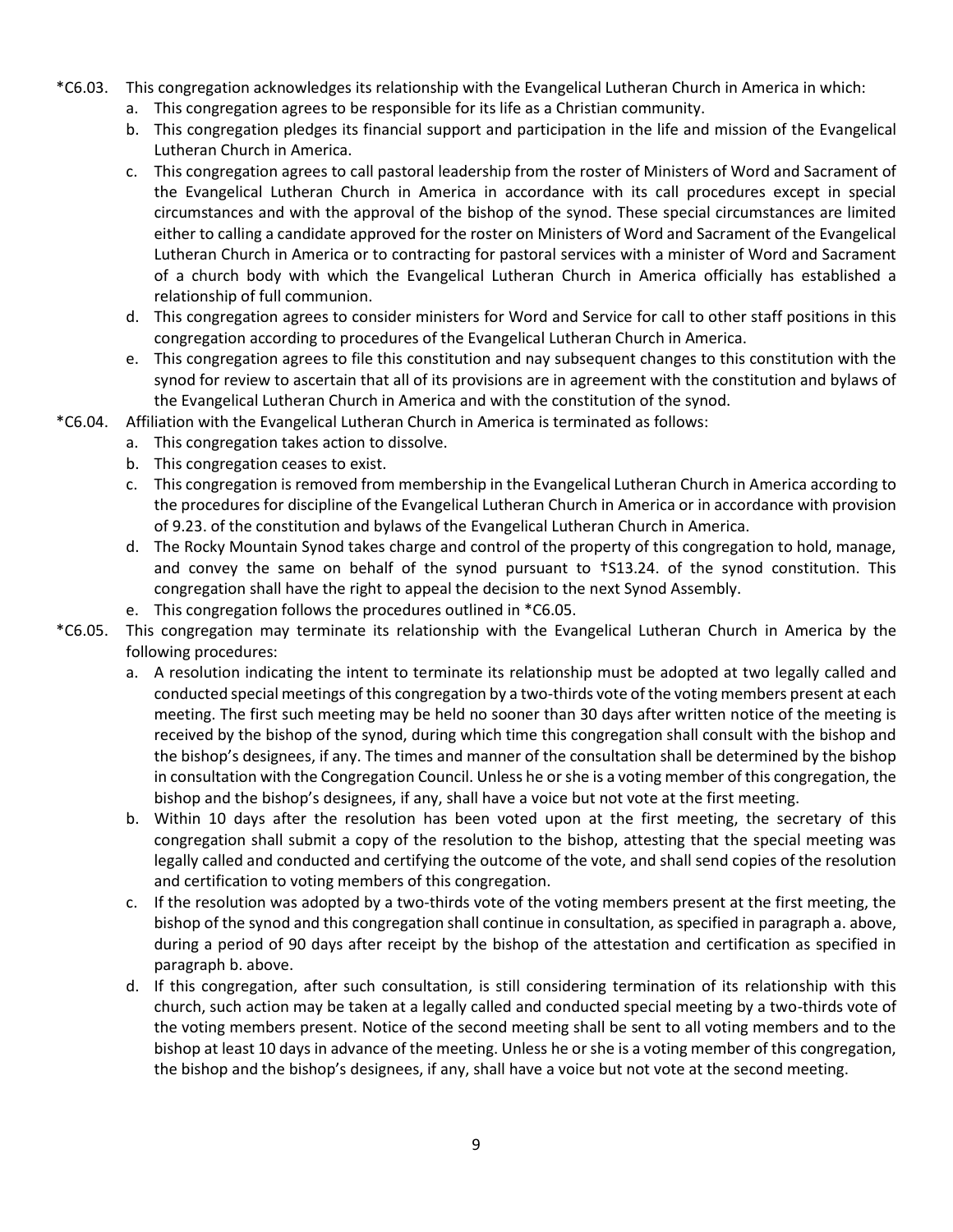- e. Within 10 days after the resolution has been voted upon, the secretary of this congregation shall submit a copy of the resolution to the bishop, attesting that the second meeting was legally called and conducted and certifying the outcome of the vote, and shall send copies of the resolution and certification to the voting members of the congregation. If the resolution was adopted by a two-thirds vote of the voting members present at the second meeting, the relationship between the congregation and this church shall be terminated subject to Synod Council approval as required by paragraphs f. and g. below.
- f. Unless this notification to the bishop also certifies that this congregation has voted to affiliate with another Lutheran denomination, this congregation shall be deemed an independent or non-Lutheran church, in which case\*C7.04. shall apply.
- g. This congregation shall abide by these covenants by and among the three expressions of this church:
	- 1) Congregations seeking to terminate their relationship with this church which fail or refuse to comply with each of the foregoing provisions in \*C6.05. shall be required to receive Synod Council approval before terminating their membership in this church.
	- 2) Congregations which had been members of the Lutheran Church in America shall be required, in addition to complying with the foregoing provisions in \*C6.05., to receive synod approval before terminating their membership in this church.
	- 3) Congregations established by the Evangelical Lutheran Church in America shall be required, in addition to the foregoing provisions in \*C6.05., to satisfy all financial obligations to this church and receive Synod Council approval before terminating their membership in this church.
- a. If this congregation fails to achieve the required two-thirds vote of voting members present and this congregation's first meeting as specified in paragraph a. above or fails to achieve the required two-thirds vote of voting members present at this congregation's second meeting as specified in paragraph d. above, another attempt to consider termination of relationship with this church must follow all requirements of \*C6.05. and may begin no sooner than six months after the meeting at which two-thirds vote was not achieved.
- \*C6.06. If this congregation considers relocation, it shall confer with the bishop of the synod in which it is territorially located and the appropriate unit of the churchwide organization before any steps are taken leading to such action. The approval of the Synod Council shall be received before any such action is taken.
- \*C6.07. If this congregation considers developing an additional site to be used regularly for worship, it shall confer with the bishop of the synod in which it is territorially located and the appropriate unit of the churchwide organization before any steps are taken leading to such action.

# *Chapter 7. Property Ownership*

- \*C7.01. If this congregation ceases to exist, title to undisposed property shall pass to the Rocky Mountain Synod of the Evangelical Lutheran Church in America.
- \*C7.02. If this congregation is removed from membership in the Evangelical Lutheran Church in America according to its procedure for discipline or pursuant to 9.23. of the constitution and bylaws of the Evangelical Lutheran Church in America, title to property shall continue to reside in this congregation.
- \*C7.03. If the voting members of this congregation present at a legally called and conducted special meeting of this congregation vote to transfer to another Lutheran church body, title to property shall continue to reside in this congregation, provided the process for termination of relationship in \*C6.05. has been followed. Before this congregation takes action to transfer to another Lutheran church body, it shall consult with representatives of the Rocky Mountain Synod.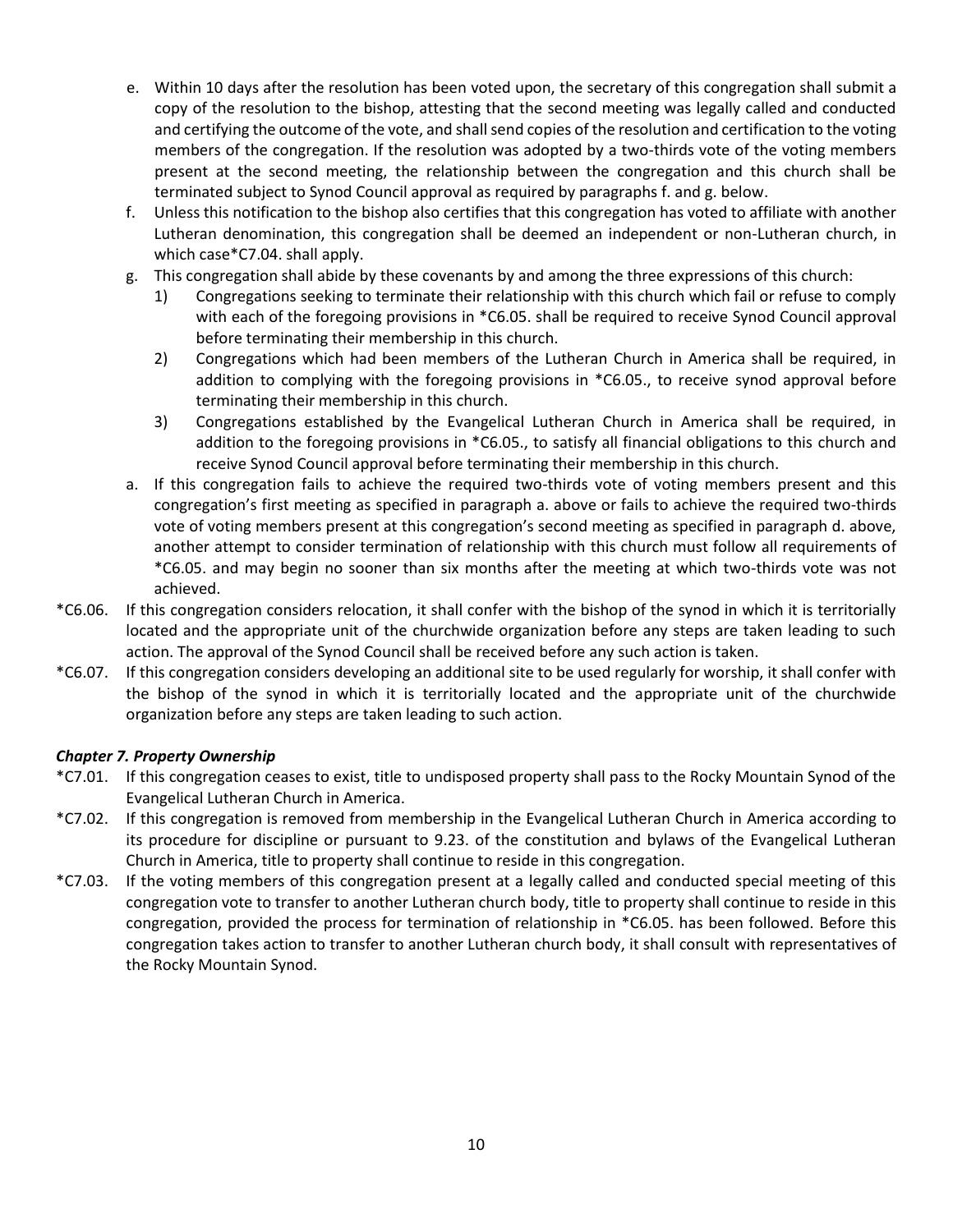- \*C7.04. If the voting members of this congregation present at a legally called and conducted special meeting of this congregation vote to become independent or relate to a non-Lutheran church body and have followed the process for termination of relationship in \*C6.05., title to property of this congregation shall continue to reside in this congregation only with the consent of the Synod Council. The Synod Council, after consultation with this congregation by the process established by the synod, may give approval to the request to become independent or to relate to a non-Lutheran church body, in which case title shall remain with the majority of this congregation. If the Synod Council fails to give such approval, title shall remain with those members who desire to continue as a congregation of the Evangelical Lutheran Church in America. In neither case does title to this congregation's property transfer to the synod.
- \*C7.05. Notwithstanding the provisions of \*C7.02. and \*C7.03. above, where this congregation has received property from the synod pursuant to a deed or other instrument containing restrictions under provision 9.71.a. of the *Constitutions, Bylaws, and Continuing Resolutions of the Evangelical Lutheran Church in America*, this congregation accepts such restrictions and:
	- a. Shall not transfer, encumber, mortgage, or in any way burden or impair any right, title, or interest in the property without prior approval of the Synod Council.
	- b. Shall--upon written demand by the Synod Council, pursuant to †S13.23. of the constitution of the RockyMountain Synod--reconvey and transfer all right, title and interest in the property to the synod.

## *Chapter 8. Membership*

- \*C8.01. Members of this congregation shall be those baptized persons on the roll of this congregation at the time that this constitution is adopted and those who are admitted thereafter and who have declared and maintain their membership in accordance with the provisions of this constitution and its bylaws.
- \*C8.02. Members shall be classified as follows:
	- a. **Baptized** members are those persons who have been received by the Sacrament of Holy Baptism in this congregation, or, having been previously baptized in the name of the Triune God, have been received by certificate of transfer from other Lutheran congregations or by affirmation of faith.
	- b. **Confirmed** members are baptized persons who have been confirmed in this congregation, those who have been received by adult baptism or by transfer as confirmed members from other Lutheran congregations, or baptized persons receive by affirmation of faith.
	- c. **Voting** members are confirmed members. Such confirmed members, during the current or preceding calendar year, shall have communed in this congregation and shall have made a contribution of record to this congregation. Members of this congregation who have satisfied these basic standards shall have the privilege of voice and vote at every regular and special meeting of this congregation as well as the other rights and privileges ascribed to voting members by the provisions of this constitution and its bylaws. They shall not have voted as a seasonal member of another congregation of this church in the previous two calendar months.
	- d. **Associate** members are persons holding membership in other Christian congregations who wish to retain such membership but desire to participate in the life and mission of this congregation. These individual have all the privileges and duties of membership except voting rights or other rights and privileges ascribed to voting members by the provisions of this constitution and its bylaws.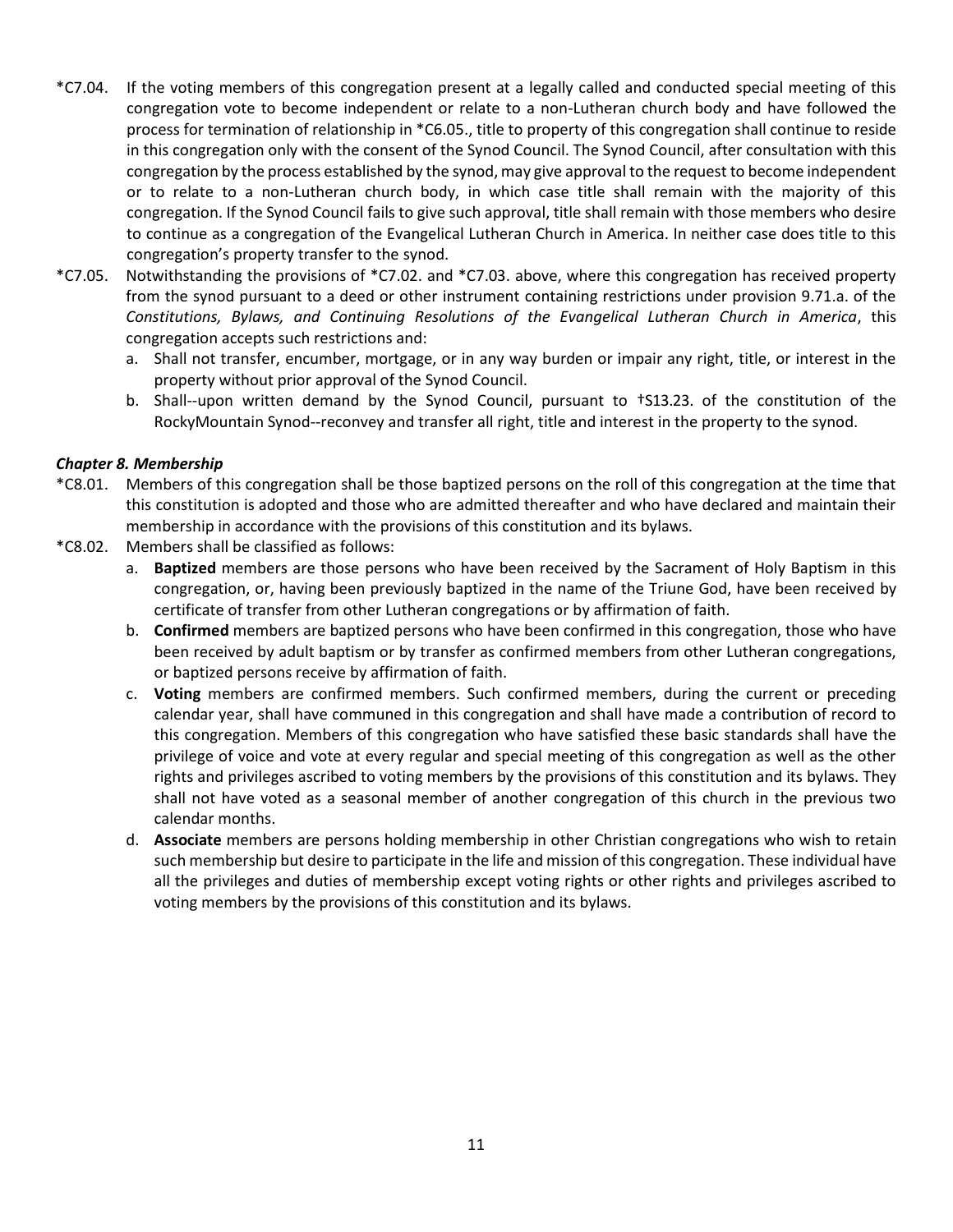- e. **Seasonal** members are voting members of other congregations of this church who wish to retain such membership but desire to participate in the life and mission of this congregation, including exercising limited voting rights in the congregation. The Congregation Council may grant seasonal membership to such persons provided that this congregation is a member of a synod where the Synod Council has approved seasonal member voting on its territory. Such seasonal members shall have all the privileges and duties of voting members except that:
	- 1) they shall not be eligible for elected office in, or for membership on the Congregation Council or on a call committee of, this congregation;
	- 2) they shall not have the right to vote on any matter concerning or affecting the call or termination of call of any minister of this congregation;
	- 3) they shall not have the right to vote on any matter concerning or affecting the affiliation of this congregation with this church;
	- 4) they shall not be eligible to serve as voting members from this congregation of the Synod Assembly or the Churchwide Assembly;
	- 5) they shall not, even if otherwise permitted by this congregation, vote by proxy or by absentee ballot; and
	- 6) they shall not, within any two calendar month period, exercise voting rights in this congregation and in the congregation where they remain voting members.
- \*C8.03. All applications for confirmed membership shall be submitted to and shall require the approval of the Congregation Council.
- \*C8.04. It shall be the privilege and duty of members of this congregation to:
	- a. make regular use of the means of grace, both Word and sacraments;
	- b. live a Christian life in accordance with the Word of God and the teachings of the Lutheran church; and
	- c. support the work of this congregation, the synod, and the churchwide organization of the Evangelical Lutheran Church in America through contributions of their time, abilities, and financial support as biblical stewards.
- \*C8.05. Membership in this congregation shall be terminated by any of the following:
	- a. death;
	- b. resignation;
	- c. transfer or release;
	- d. disciplinary action in accordance with Chapter 20 of the constitution and bylaws of the Evangelical Lutheran Church in America; or
	- e. removal from the roll due to inactivity in accordance with the provisions of this constitution and its bylaws. Such persons who have been removed from the roll of members shall remain persons for whom the Church has a continuing pastoral concern.
	- C8.05.01. Membership inactivity shall be defined as the failure on the part of members to receive Holy Communion and support the church with their offerings. When such members fail to receive Holy Communion and have failed to make a contribution of record, during the current and preceding calendar year (See \*8.02.c.), they may be removed from the rolls by the Congregation Council. Removal will take place only when there is pastor under call to serve this congregation and after such members have been contacted, if possible, about the matter.

# *Chapter 9. Rostered Minister*

- \*C9.01. Authority to call a pastor shall be in this congregation by at least a two-thirds vote of voting members present and voting at a meeting legally called for that purpose. Before a call is issued, the officer, or a committee elected by the Congregation Council to recommend the call, shall seek the advice and help of the bishop of the synod.
- \*C9.02. Only a member of the roster of the Ministers of Word and Sacrament of the Evangelical Lutheran Church in America or a candidate for the roster of Ministers of Word and Sacrament who has been recommended for this congregation by the synod bishop may be called as a pastor of this congregation.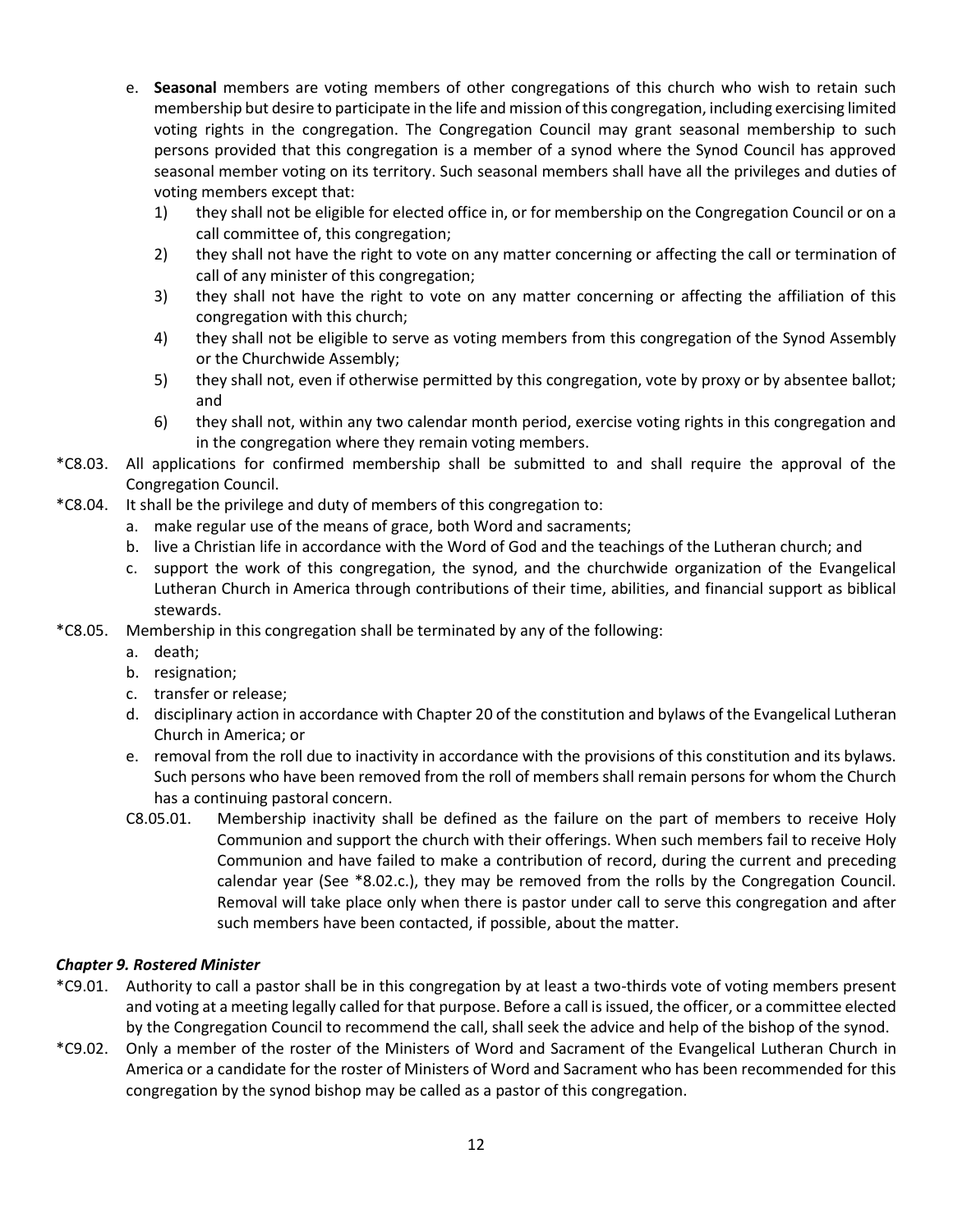- \*C9.03. Consistent with the faith and practice of the Evangelical Lutheran Church in America,
	- a. Every minister of Word and Sacrament shall:
		- 1) preach the word;
		- 2) administer the sacraments;
		- 3) conduct public worship;
		- 4) provide pastoral care;
		- 5) seek out and encourage qualified persons to prepare for the ministry of the Gospel;
		- 6) impart knowledge of this church and its wider ministry through available channels of effective communication;
		- 7) witness to the Kingdom of God in the community, the nation, and abroad; and
		- 8) speak publically to the world in solidarity with the poor and oppressed, calling for justice and proclaiming God's love for the world.
	- b. Each pastor with a congregational call shall, within the congregation:
		- 1) offer instruction, confirm, marry, visit the sick and distressed, and bury the dead;
		- 2) relate to all schools and organizations of this congregation;
		- 3) install regularly elected members of the Congregation Council;
		- 4) with the council, administer discipline;
		- 5) endeavor to increase the support given by the congregation to the work of the churchwide organization and of the Rocky Mountain Synod; and
		- 6) encourage adherence to covenantal relationship with this church as expressed in the *Constitution, Bylaws, and Continuing Resolutions of the Evangelical Lutheran Church in America.*
- \*C9.04. The specific duties of the pastor, compensation, and other matters pertaining to the service of the pastor shall be included in a letter of call, which shall be attested by the bishop of the synod.
- \*C9.05. The provisions for termination of the mutual relationship between a minster of Word and Sacrament and this congregation shall be as follows:
	- a. The call of this congregation, when accepted by a pastor, shall constitute a continuing mutual relationship and commitment, which shall be terminated only by the pastor's death or, following consultation with the synod bishop, for the following reasons:
		- 1) mutual agreement to terminate the call or the completion of a call for specified term;
		- 2) resignation of the pastor, which shall become effective, unless otherwise agreed, no later than 30 days after the date on which it was submitted;
		- 3) inability to conduct the pastoral office effectively in this congregation in view of local conditions;
		- 4) physical disability or mental incapacity of the pastor;
		- 5) suspension of the pastor through discipline for more than three months;
		- 6) resignation or removal of the pastor from the roster of Minsters of Word and Sacrament of this church;
		- 7) termination of the relationship between this church and this congregation;
		- 8) dissolution of this congregation or the termination of a parish arrangement; or
		- 9) suspension of this congregation through discipline for more than six months.
	- b. When allegations of physical disability or mental incapacity of the pastor under paragraph a.4) above, or ineffective conduct of the pastoral office under paragraph a.3) above, have come to the attention of the bishop of this synod,
		- 1) the bishop in his or her sole discretion may investigate such condition personally together with a committee of two rostered minsters and one layperson, or
		- 2) when such allegations have been brought to the synod's attention by an office recital of allegations by the Congregation Council or by a petition signed by at least one-third of the voting members of this congregation, the bishop personally shall investigate such conditions together with a committee of two rostered ministers and one layperson.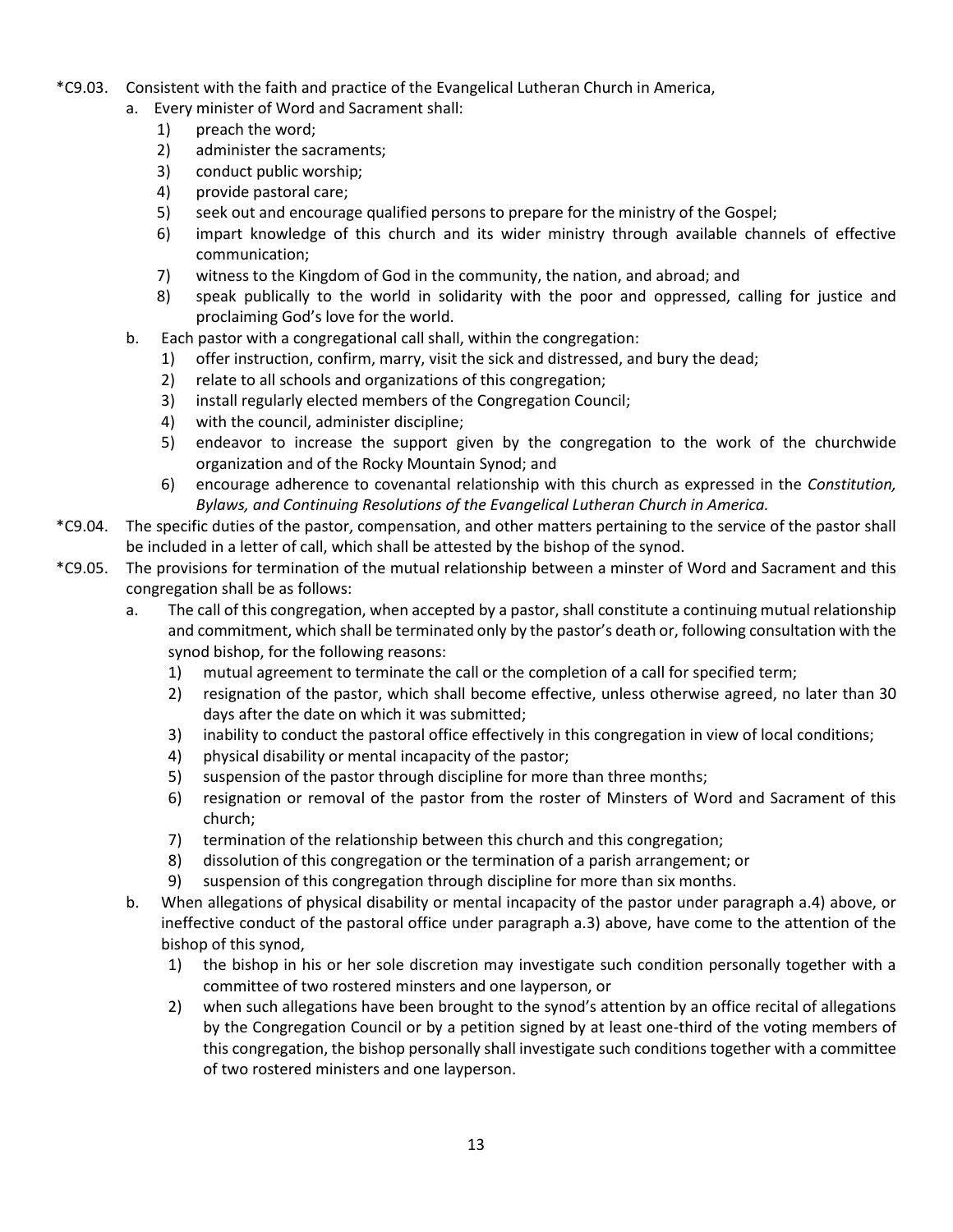- c. In case of alleged physical disability or mental incapacity under paragraph a.4) above, the bishop's committee shall obtain and document competent medical opinion concerning the pastor's condition. When a disability or incapacity is evident to the committee, the bishop of this synod may declare the pastorate vacant. When the pastorate is declared vacant, the Synod Council shall list the pastor on the roster of Ministers of Word and Sacrament with disability status. Upon removal of the disability and the restoration of the pastor to health, the bishop shall take steps to enable the pastor to resume the ministry, either in the congregation last served or in another appropriate call.
- d. In the case of alleged local difficulties that imperil the effective functioning of this congregation under paragraph a.3) above, the bishop's committee shall endeavor to hear from all concerned persons, after which the bishop together with the committee shall present their recommendation first to the pastor and then to this congregation. The recommendations of the bishop's committee must address whether the pastor's call should come to an end, and, if so, may suggest appropriate severance arrangements. The committee may also propose other actions that should be undertaken by this congregation and by the pastor, if appropriate. If the pastor and congregation agree to carry out such recommendations, no further action need be taken by the synod.
- e. If either party fails to assent to the recommendation of the bishop's committee concerning the pastor's call, this congregation may dismiss the pastor only at a legally called meeting after consultation with the bishop, either (a) by a two-thirds vote of the voting members present and voting where the bishop and the committee did not recommend termination of the call, or (b) by a majority vote of the voting members present and voting where the bishop and the committee recommended termination of the call.
- f. If, in the course of proceedings described in paragraph c. or paragraph d. above, the bishop's committee concludes that there may be grounds for discipline, the committee shall make recommendation concerning disciplinary action in accordance with the provisions of this church's constitution, bylaws and continuing resolutions.
- \*C9.06. At a time of pastoral vacancy, an interim pastor shall be appointed by the bishop of the synod with the consent of this congregation or the Congregation Council.
- \*C9.07. During the period of service, an interim pastor shall have the rights and duties in this congregation of a regularly called pastor and may delegate the same in part to a supply pastor with the consent of the bishop of the synod and this congregation or Congregation Council. The interim pastor and any rostered minister providing assistance shall refrain from exerting influence in the selection of a pastor. Unless previously agreed upon by the Synod Council, an interim pastor is not available for a regular call to the congregation served.
- \*C9.08. This congregation shall make satisfactory settlement of all financial obligations to a former pastor before calling a successor. A pastor shall make satisfactory settlement of all financial obligations to this congregation before beginning service in a call to another congregation or employment in another ministry setting.
- \*C9.09. When a pastor is called to serve in company with another pastor or pastors, the privileges and responsibilities of each pastor shall be specified in documents to accompany the call and to be drafted in consultation involving the pastors, the Congregation Council, and the bishop of the synod. As occasion requires, the documents may be revised through a similar consultation.
- \*C9.11. With the approval of the bishop of the synod, this congregation may depart from \*C9.05.a. and call a pastor for a specific term. Details of such calls shall be in writing setting forth the purpose and conditions involved. Prior to the completion of a term, the bishop or a designated representative of the bishop shall meet with the pastor and representatives of this congregation for a review of the call. Such a call may also be terminated before its expiration in accordance with the provisions of \*C9.05.a.
- \*C9.12. The pastor of this congregation:
	- a. shall keep accurate parochial records of all baptisms, confirmations, marriages, burials, communicants, members received, members dismissed, or members excluded from this congregation;
	- b. shall submit a summary of such statistics annually to the synod; and
	- c. shall become a member of this congregation upon receipt and acceptance of the letter of call. In a parish of multiple congregations, the pastor shall hold membership in one of the congregations.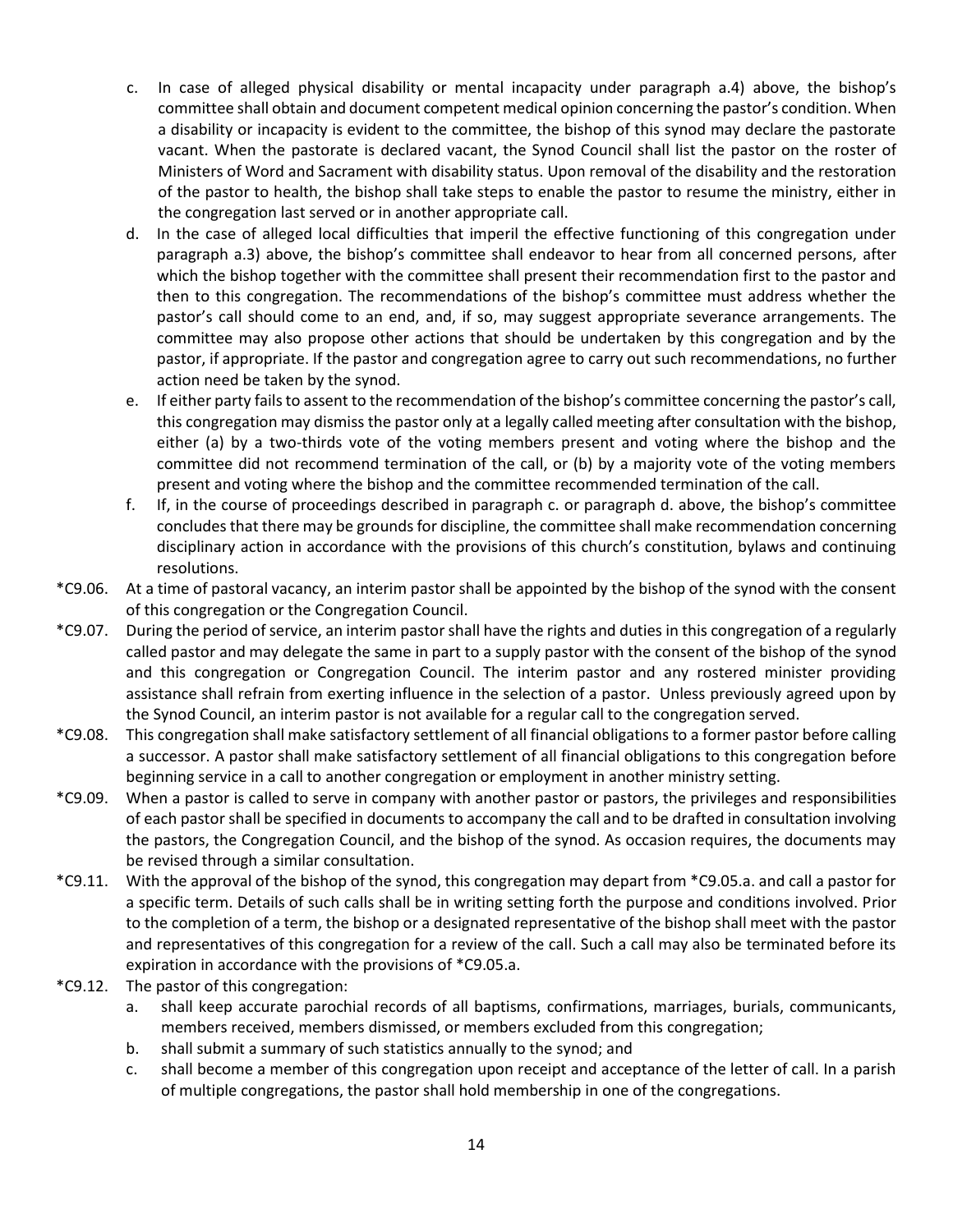- \*C9.13. The pastor(s) shall submit a report of his or her ministry to the bishop of the synod at least 90 days prior to each regular meeting of the Synod Assembly.
- \*C9.14. The parochial records of this congregation shall be maintained by the pastor and shall remain the property of this congregation. The secretary of this congregation shall attest in writing to the bishop of this synod that such records have been placed in his or her hands in good order by a departing pastor before the installation of that pastor in another call or approval of a request for change in roster status.
- C9.15. Under special circumstances, subject to the approval of the synod bishop and the concurrence of this congregation, a minister of Word and Sacrament of a church body with which the Evangelical Lutheran Church in America officially has established a relationship of full communion may serve temporarily as pastor of this congregation under a contract between this congregation and the pastor in a form proposed by the synod bishop and approved by this congregation.
- \*C9.21. Authority to call a deacon shall be in this congregation by at least a two-thirds vote of voting members present and voting at a meeting legally called for that purpose. Before a call is issued, the officers, or a committee elected by the Congregation Council to recommend the call, shall seek the advice and help of the bishop of the synod.
- \*C9.22. Only a member of the roster of Ministers of Word and Service of the Evangelical Lutheran Church in America or a candidate for the roster of Ministers of Word and Service who has been recommended for this congregation by the synod bishop may be called as a deacon of this congregation.
- \*C9.23. Consistent with the faith and practice of the Evangelical Lutheran Church in America, every minister of Word and Service shall:
	- a. Be rooted in the Word of God, for proclamation and service;
	- b. Advocate a prophetic diakonia that commits itself to risk-taking and innovative service on the frontiers of the Church's outreach, giving particular attention to the suffering places in God's world;
	- c. Speak publicly to the world in solidarity with the poor and oppressed, calling for justice and proclaiming God's love for the world, witnessing to the realm of God in the community, the nation, and abroad;
	- d. Equip the baptized for ministry in God's world that affirms the gifts of all people;
	- e. Encourage mutual relationships that invite participation and accompaniment of others in God's mission;
	- f. Practice stewardship that respects God's gift of time, talents, and resources;
	- g. Be grounded in a gathered community for ongoing diaconal formation;
	- h. Share knowledge of this church and its wider ministry of the gospel and advocate for the work of all expressions of this church; and
	- i. Identify and encourage qualified persons to prepare for ministry of the gospel.
- \*C9.24. The specific duties of the deacon, compensation, and other matters pertaining to the service of the deacon shall be included in a letter of call, which shall be attested by the bishop of the synod.
- \*C9.25. The provisions for termination of the mutual relationship between a minister of Word and Service and a congregation shall be as follows:
	- a. The call of this congregation, when accepted by a deacon, shall constitute a continuing mutual relationship and commitment, which shall be terminated only by the deacon's death or, following consultation with the synod bishop, for the following reasons:
		- 1) mutual agreement to terminate the call or the completion of a call for a specific term;
		- 2) resignation of the deacon, which shall become effective, unless otherwise agreed, no later than 30 days after the date on which it was submitted;
		- 3) inability to conduct the ministry of Word and Service effectively in this congregation in view of local conditions;
		- 4) physical disability or mental incapacity of the deacon;
		- 5) suspension of the deacon through discipline for more than three months;
		- 6) resignation or removal of the deacon from the roster of Ministers of Word and Service of this church;
		- 7) termination of the relationship between this church and this congregation;
		- 8) dissolution of this congregation or the termination of a parish arrangement; or
		- 9) suspension of this congregation through discipline for more than six months.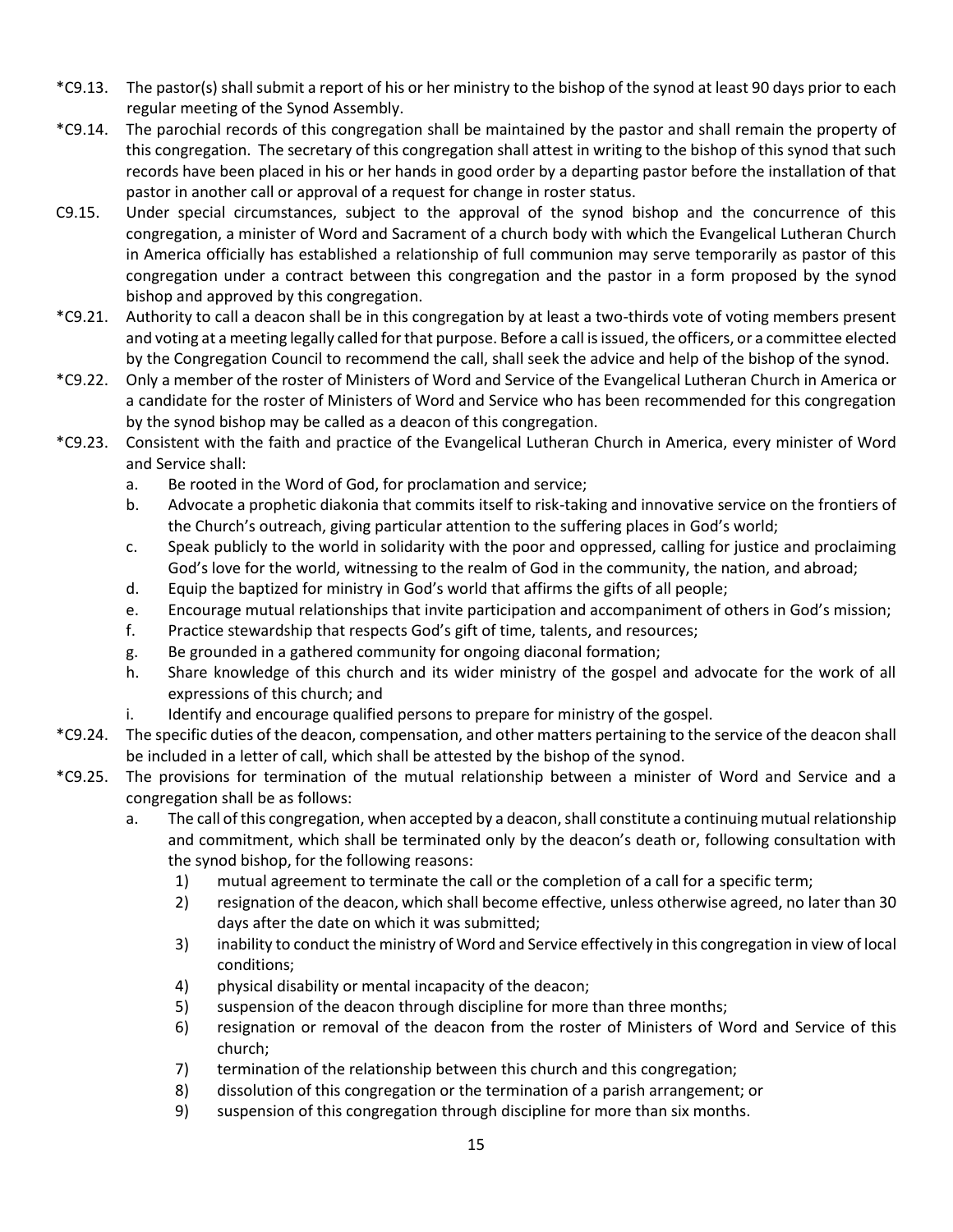- b. When allegations of physical disability or mental incapacity of the deacon under paragraph a.4) above, or ineffective conduct of the office of minister of Word and Service under paragraph a.3) above, have come to the attention of the bishop of this synod,
	- 1) the bishop in his or her sole discretion may investigate such conditions personally together with a committee of two rostered ministers and one layperson, or
	- 2) when such allegations have been brought to the synod's attention by an official recital of allegations by the Congregation Council or by a petition signed by at least one-third of the voting members of this congregation, the bishop personally shall investigate such conditions together with a committee of two rostered ministers and one layperson.
- c. In case of alleged physical disability or mental incapacity under paragraph a.4) above, the bishop's committee shall obtain and document competent medical opinion concerning the deacon's condition. When a disability or incapacity is evident to the committee, the bishop of this synod may declare the position vacant. When the position is declared vacant, the Synod Council shall list the deacon on the roster of Ministers of Word and Service with disability status. Upon removal of the disability and the restoration of the deacon to health, the bishop shall take steps to enable the deacon to resume the ministry, either in the congregation last served or in another appropriate call.
- d. In the case of alleged local difficulties that imperil the effective functioning of this congregation under paragraph a.3) above, the bishop's committee shall endeavor to hear from all concerned persons, after which the bishop together with the committee shall present their recommendations first to the deacon and then to this congregation. The recommendations of the bishop's committee must address whether the deacon's call should come to an end and, if so, may suggest appropriate severance arrangements. The committee may also propose other actions that should be undertaken by this congregation and by the deacon, if appropriate. If the deacon and congregation agree to carry out such recommendations, no further action need be taken by the synod.
- e. If either party fails to assent to the recommendations of the bishop's committee concerning the deacon's call, this congregation may dismiss the deacon only at a legally called meeting after consultation with the bishop, either (a) by a two-thirds vote of the voting members present and voting where the bishop and the committee did not recommend termination of the call, or (b) by a majority vote of the voting members present and voting where the bishop and the committee recommended termination of the call.
- f. If, in the course of proceedings described in paragraph c. or paragraph d. above, the bishop's committee concludes that there may be grounds for discipline, the committee shall make recommendations concerning disciplinary action in accordance with the provisions of this church's constitution, bylaws, and continuing resolutions.
- \*C9.26. This congregation shall make satisfactory settlement of all financial obligations to a former deacon before calling a successor. A deacon shall make satisfactory settlement of all financial obligations to this congregation before beginning service in a call to another congregation or employment in another ministry setting.
- \*C9.27. When a deacon is called to serve in company with another rostered minister or other rostered ministers, the privileges and responsibilities of each rostered minister shall be specified in documents to accompany the call and to be drafted in consultation involving the rostered ministers, the Congregation Council, and the bishop of the synod. As occasion requires, the documents may be revised through a similar consultation.
- \*C9.28. With the approval of the bishop of the synod, this congregation may depart from \*C9.25.a. and call a deacon for a specific term. Details of such calls shall be in writing setting forth the purpose and conditions involved. Prior to the completion of a term, the bishop or a designated representative of the bishop shall meet with the deacon and representatives of this congregation for a review of the call. Such a call may also be terminated before its expiration in accordance with the provisions of \*C9.25.a.
- \*C9.29. The deacon shall become a member of this congregation upon receipt and acceptance of the letter of call. In a parish of multiple congregations, the deacon shall hold membership in one of the congregations.
- \*C9.31. The deacon(s) shall submit a report of his or her ministry to the bishop of the synod at least 90 days prior to each regular meeting of the Synod Assembly.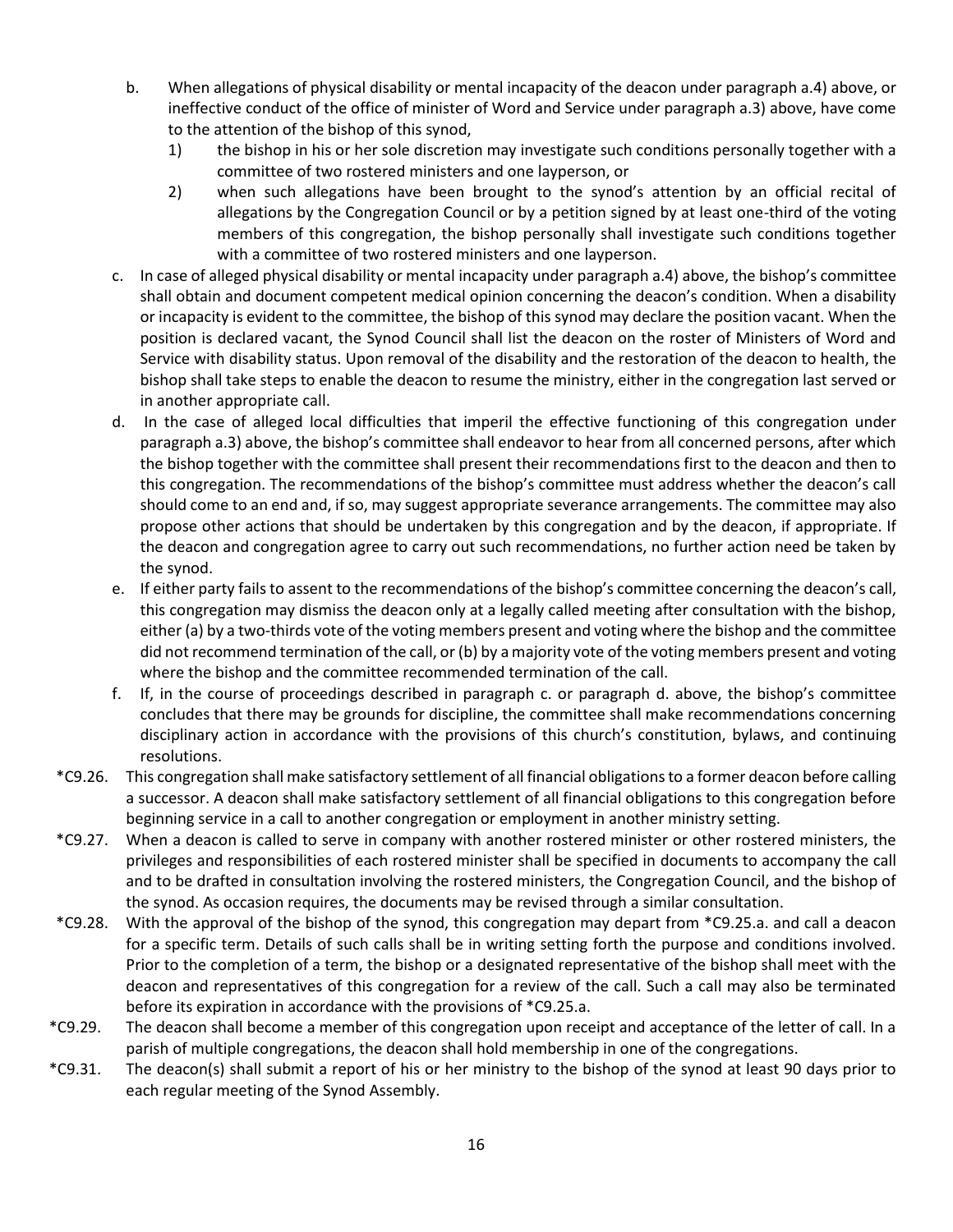## *Chapter 10. Congregation Meeting*

- C10.01. This congregation shall have at least one regular meeting per year. The regular meeting(s) of the congregation shall be held at the time(s) specified in the bylaws. Consistent with the laws of the State of Colorado, the bylaws shall designate one regular meeting per year as the annual meeting of this congregation.
	- C10.01.01. The Annual Meeting of this congregation shall be on the last Sunday of January.
- C10.02. A special Congregation Meeting may be called by the [senior] pastor, the Congregation Council, or the president of this congregation, and shall be called by the president of this congregation upon the written request of ten percent (10%) of voting members. The president of the congregation shall call a special meeting upon request of the synod bishop. The call for each special meeting shall specify the purpose for which it is to be held, and no other business shall be transacted.
- C10.03. Notice of all meetings of this congregation shall be given at the services of worship on the preceding two consecutive Sundays and shall be sent by mail, addressed to the last known address, to all voting members at least 10 days in advance or by electronic means, sent to the last known electronic address, as permitted by state law.
- C10.04. All meetings of this congregation shall have a quorum. Thirty percent (30%) of the voting members shall constitute a quorum.
- C10.05. Voting by proxy or by absentee ballots shall not be permitted.
- C10.06. All actions approved by this congregation shall be by majority vote of those voting members present and voting, except as otherwise provided in this constitution or by state law.
- C10.07. *Robert's Rules of Order*, latest edition, shall govern parliamentary procedure of all meetings of this congregation.

## *Chapter 11. Officers*

- C11.01. The officers of this congregation shall be a president, vice president, secretary, and treasurer. The duties and responsibilities of the officers of the Congregation/Congregation Council shall be specified in the bylaws. C11.01.01**.** Duties of the Officers
	- 1. The President shall:
		- a. preside without partiality, at all meetings of the congregation, executive committee and Congregation Council, directing all meetings according to parliamentary rules of order, keeping meetings running smoothly, speedily and efficiently, assisting in discernment of God's will;
		- b. uphold the Constitution and bylaws and ensure policies are being followed;
		- c. may call special meetings of the congregation, executive committee or Congregation Council as allowed by this Constitution and Bylaws and Continuing Resolutions;
		- d. represent the congregation in matters of business and sign or countersign all legal documents;
		- e. assist in preparing the agenda for Congregation Council and congregation meetings;
		- f. write an annual report of Congregational Council activities for annual meeting;
		- g. facilitate attendance and support synod and churchwide activities that would benefit from representation of Congregation Council members and/or benefit to Congregation Council members;
		- h. oversee the operation of all parts of the congregation's programs with the goal of ensuring that each committee, task force and board is functioning properly;
		- i. during a pastoral vacancy, serve as liaison between the congregation and a designated pastor as well as the synod, working with the synod regarding necessary administrative submissions, such as parochial reports, etc;
		- j. recognize and seek synod advice and assistance in managing congregational matters beyond the council's expertise.
		- k. encourage congregational participation at synod assemblies; and
		- l. ensure that the congregation processes and procedures are documented.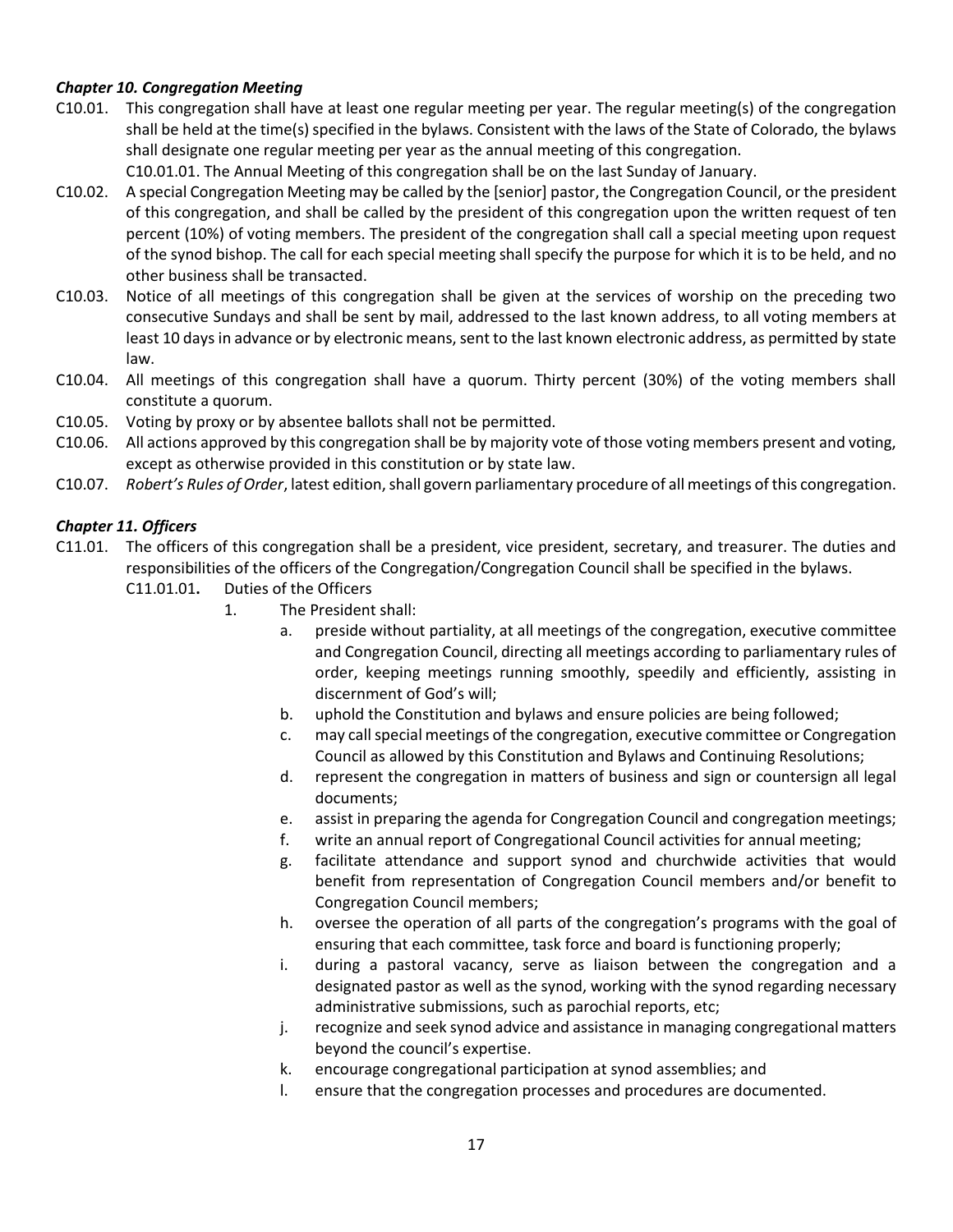- 2. The Vice President shall:
	- a. preside at meetings of the congregation, executive committee or Congregation Council at the request or in the absence of the president or when the president is unwilling to perform the duties of the office or when the president wishes personally to speak to an issue and steps out of the chair momentarily;
	- b. aid the president in the administration of office; and
	- c. assume other duties as assigned by the Congregation Council.
- 3. The Secretary shall:
	- a. keep the minutes of all meetings of the congregation, executive committee and Congregation Council in a written as well as an electronic form, and to be responsible for the distribution and publication of such minutes, entering any correction to those minutes following the approval of such by the congregation, the executive committee or the Congregation Council respectively;
	- b. be authorized and empowered, in the name of the congregation, to attest instruments that require authorized signers and may also be signed by the congregation president and/or treasurer.
	- c. work with the pastor(s) and congregation's staff to ensure the archive, retention, and protection of all important documents and papers, as well as minutes of all congregation, executive committee and Congregation Council meetings, in a written and electronic form;
	- d. make sure, in conjunction with the treasurer, that annual reports of the congregation's corporate status are filed with the appropriate office of the State of Colorado;
	- e. work with the treasurer and pastor in the preparation and timely filing of the congregation's annual parochial report;
	- f. sign the letter of call for rostered staff and the time of a call meeting;
	- g. attest to the synod office that the congregation's records are up to date and under the control at the time of pastoral transition, (see \*C9.14.);
	- h. submit copies of constitution and bylaw amendments to the synod:
	- i. carry out correspondence on behalf of the Congregation Council and the congregation, as directed; and
	- j. assume other duties as assigned by the Congregation Council.
	- 4. The Treasurer shall:
		- a. serve as financial officer of the congregation and will be a member of the Finance Committee;
		- b. have the authority and responsibility to keep accurate records of all income and expenses in accordance with the current adopted budget of the congregation, and any excess approved by the Congregation Council, or by the congregation as set forth in C12.05.c. and C.12.05.d.;
		- c. perform or oversee all of the bookkeeping functions, preparing monthly financial reports for the Congregation Council;
		- d. invest funds as directed by the congregation or the Congregation Council on behalf of the congregation;
		- e. borrow funds as directed by the congregation or the Congregation Council on behalf of the congregation;
		- f. provide the congregation with financial information deemed appropriate by the Congregation Council;
		- g. help in the preparation of the annual budget;
		- h. prepare and submit the annual report of the financial status for the congregational annual report;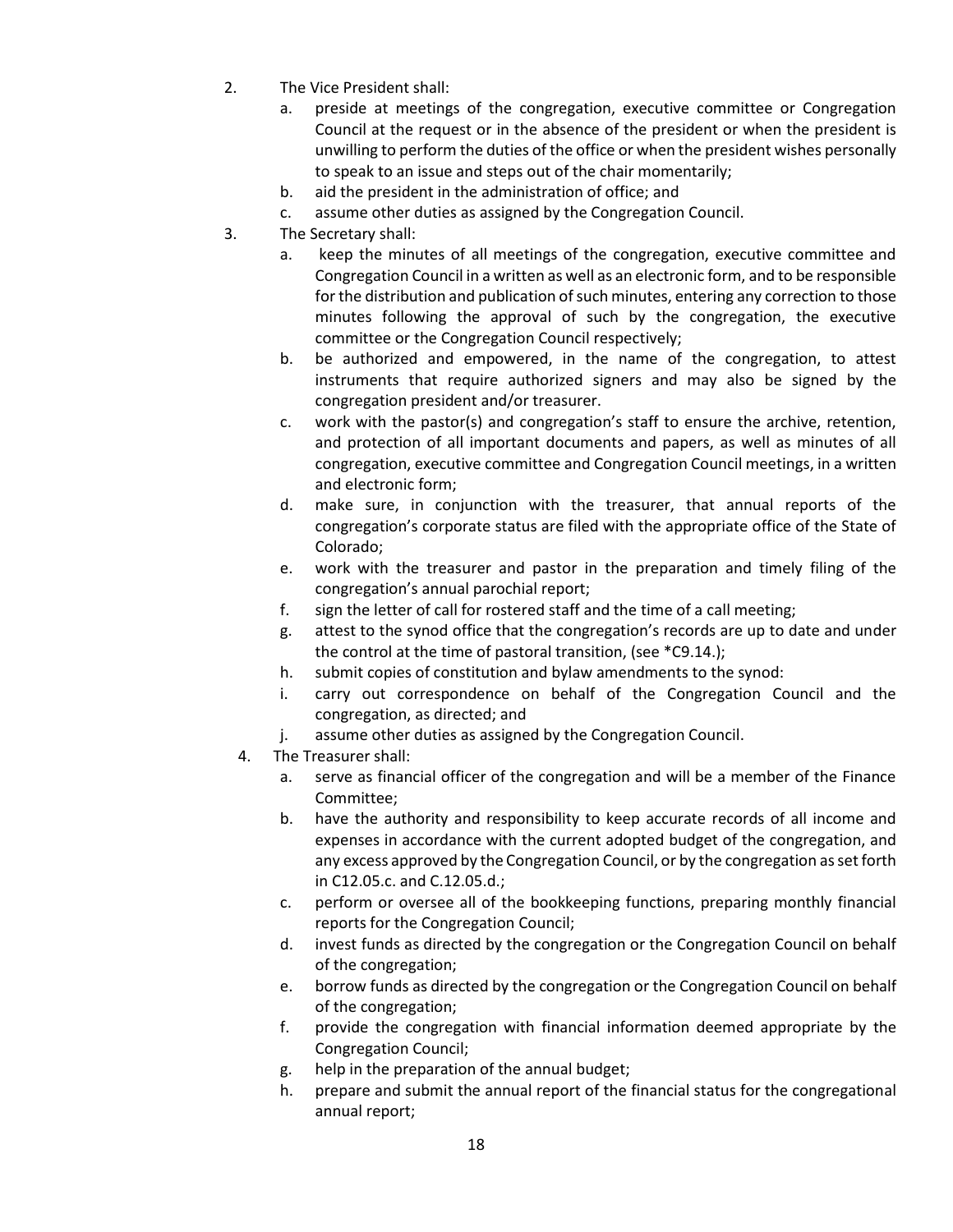- i. make sure, in conjunction with the secretary, that annual reports of the congregation's corporate status are filed with the appropriate office of the State of Colorado;
- j. make sure that all payroll tax information is properly filed with the IRS;
- k. assist with the annual audit conducted by the Audit Committee (See C13.03.) of the financial books;
- l. maintain, develop, and improve the reporting and monitoring techniques used to communicate the financial status of the congregation; and
- m. the Treasurer shall give corporate surety in an amount determined by the Congregation Council, the premium for which shall be paid by this congregation.
- C11.02. Terms of office shall begin at the time of election for one year, or until their successor is elected to replace them. This includes the treasurer, whether elected from the membership of the Congregation Council or not. The president and vice president shall not be eligible to serve more than two consecutive terms in the same office. The Treasurer may not serve more than six consecutive terms.
	- a. Officers of the Congregation Council shall be voting members of this congregation and shall also serve the same offices of this congregation;
	- b. The officers of the Congregation Council shall be elected from the membership of the Congregation Council, by the Congregation Council, with the possible exception of the election of treasurer as listed below, by a written ballot at the Congregation Council's first meeting following the elections of the new Congregation Council members at the congregation's annual meeting. This also includes the provision of a treasurer who may, or may not, be an elected member of the Congregation Council.
	- c. If the treasurer is elected from the membership of the elected Congregation Council, the treasurer will have both voice and vote at Congregation Council meetings. If the elected treasurer is not an elected Congregation Council member, the treasurer will have voice but no vote in Congregation Council meetings.
	- d. If an officer of the Congregation Council ceases to serve as an officer before the expiration of their term, that office shall be declared vacant by a vote of the Congregation Council. The Congregation Council shall then elect a person to fulfill that term until the next annual election of Congregation Council officers as specified in C11.02.b. above.

# *Chapter 12. Congregation Council*

- C12.01. The voting membership of this Congregation Council shall consist of the pastor(s), the deacon(s) and twelve elected members of this congregation. Any voting member of this congregation may be elected, subject only to the limitation on the length of continuous service permitted in that office. A member's place on the Congregation Council shall be declared vacant if the member:
	- a. ceases to be a voting member of this congregation, or:
	- b. is absent from three successive regular meetings of the Congregation Council without cause. Consistent with the laws of the state in which this congregation is incorporated, the congregation may adopt procedures for the removal of a member of this Congregation Council in other circumstances.
- C12.02. The members of this Congregation Council except the pastor(s) shall be elected at a Congregation Meeting. Such election may be done by written ballot.
	- C12.02.01. Congregation Council members:
		- a. are to serve for three consecutive years; to serve the balance of an uncompleted term; or, to serve until their successors are elected.
		- b. Their tenure shall be arranged so that the terms of one third of the members expire annually. Such members shall be eligible to serve not more than two full terms consecutively. Their terms begin when they are installed.
		- c. Newly elected members of the Congregation Council shall be installed at the worship the first Sunday after the meeting in which they are elected or, when unable to attend that service, at the first meeting of the Congregation Council they attend following their election, by the pastor according to the prescribed order of the Church.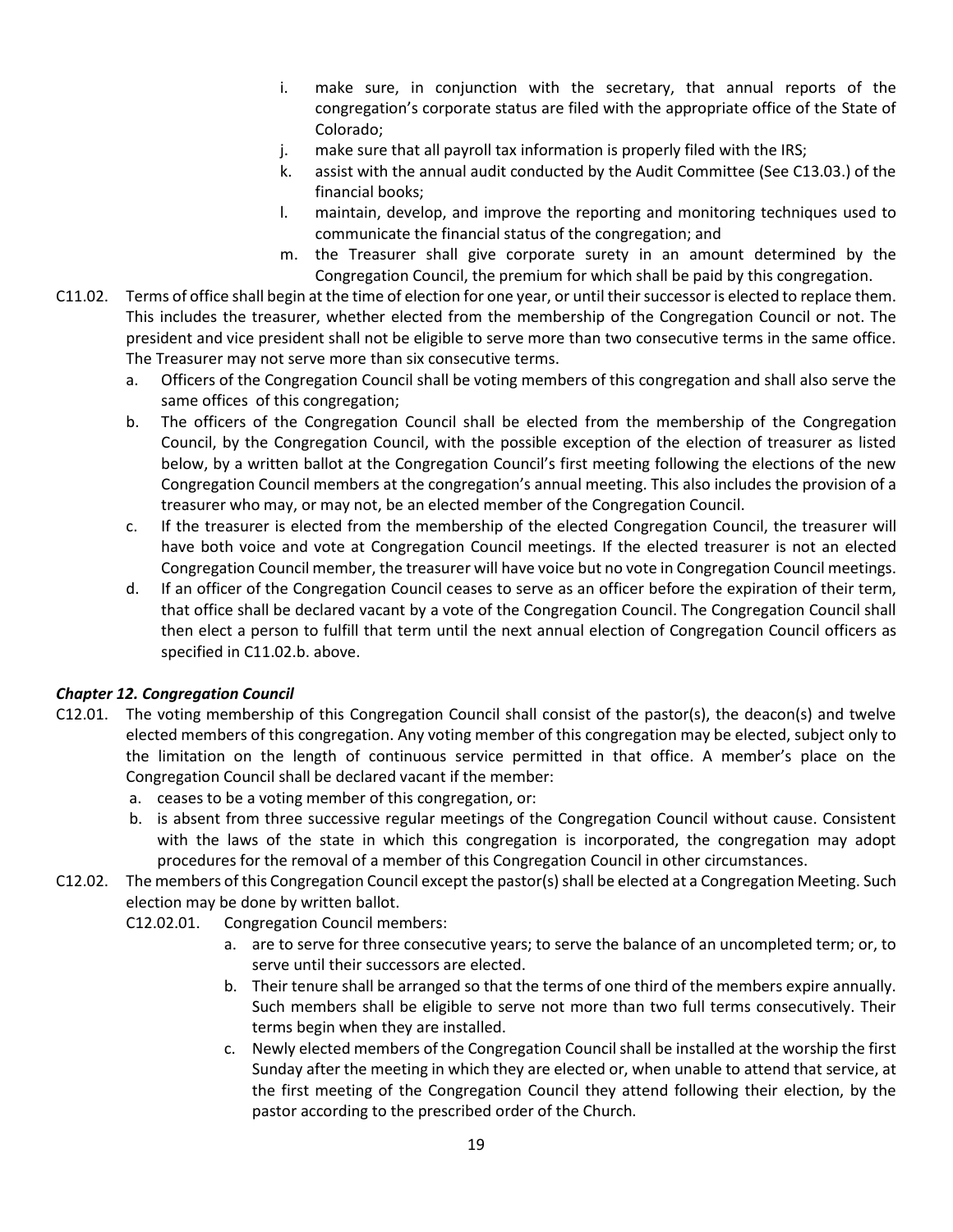C12.03. Should a member's place on the Congregation Council be declared vacant, the Congregation Council shall elect, by a majority vote, a successor until the next congregation election meeting, at which time an election will take place to fill the remainder of the original term.

C12.03.01. Council Vacancy – Individuals who serve as a replacement for less than a full three-year term, shall be eligible for nomination and possible election to two full successive terms.

- C12.04. The Congregation Council shall have general oversight of the life and activities of this congregation, and in particular its worship life, to the end that everything be done in accordance with the Word of God and the faith and practices of the Evangelical Lutheran Church in America. The duties and expectations of the Congregation Council are listed in the bylaws.
	- C12.04.01. The Congregation Council members shall:
		- a. be an example by regularly attending worship services and involvement in congregational life;
		- b. attend all meetings of the Congregation Council in order to oversee and provide for the administration of this congregation to enable it to fulfill its functions and perform its mission;
		- c. attempt to discover, through prayer and discernment, what is best for the congregation;
		- d. consider the well-being of the Congregation Council when dealing with specific issues and ministries;
		- e. treat all matters relating to council deliberations in executive session as confidential, until such time as the information is determined a matter of public record;
		- f. assist the rostered minister(s) in nurturing the spiritual life of the congregation and to maintain supportive relationships with the rostered minister(s) and staff and help them annually to evaluate the fulfillment of their calling or employment.
		- g. serve as the council representative (or liaison) on at least one standing committee, actively participating in said committee, and reporting monthly on the committee's activities and actions to the Congregation Council or shall actively serve in another area of ministry in the congregation;
		- h. care for the congregation's membership, promoting a congregational climate of peace and goodwill, and, as differences and conflicts arise, to endeavor to foster mutual understanding;
		- i. ensure that the decisions of the congregation are carried out;
		- j. be a part of a united body by supporting all decisions of the council, even if not in full agreement;
		- k. treat members of the council and staff as brothers and sisters in Christ;
		- l. be familiar with and uphold the governing documents of the congregation;
		- m. be a leadership presence in the congregation;
		- n. oversee the treasurer in the securing of loans and making capital investments and expenditures, as approved by the congregation in duly called Congregation Meeting;
		- o. lead this congregation in stating its mission, to do long range planning, to set goals and priorities, and to evaluate its activities in light of its mission and goals;
		- p. seek to involve all members of this congregation in worship, learning, witness, service and support;
		- q. arrange for pastoral service during the sickness or absence of the pastor;
		- r. emphasize support of the synod and churchwide organization of the Evangelical Lutheran Church in America as well as cooperation with other congregations, both Lutheran and non-Lutheran, subject to established policies of the Rocky Mountain Synod and the Evangelical Lutheran Church in America;
		- s. recommend and encourage the use of program resources produced or approved by the Evangelical Lutheran Church in America; and
		- t. seek out and encourage qualified persons to prepare for the ministry of the Gospel.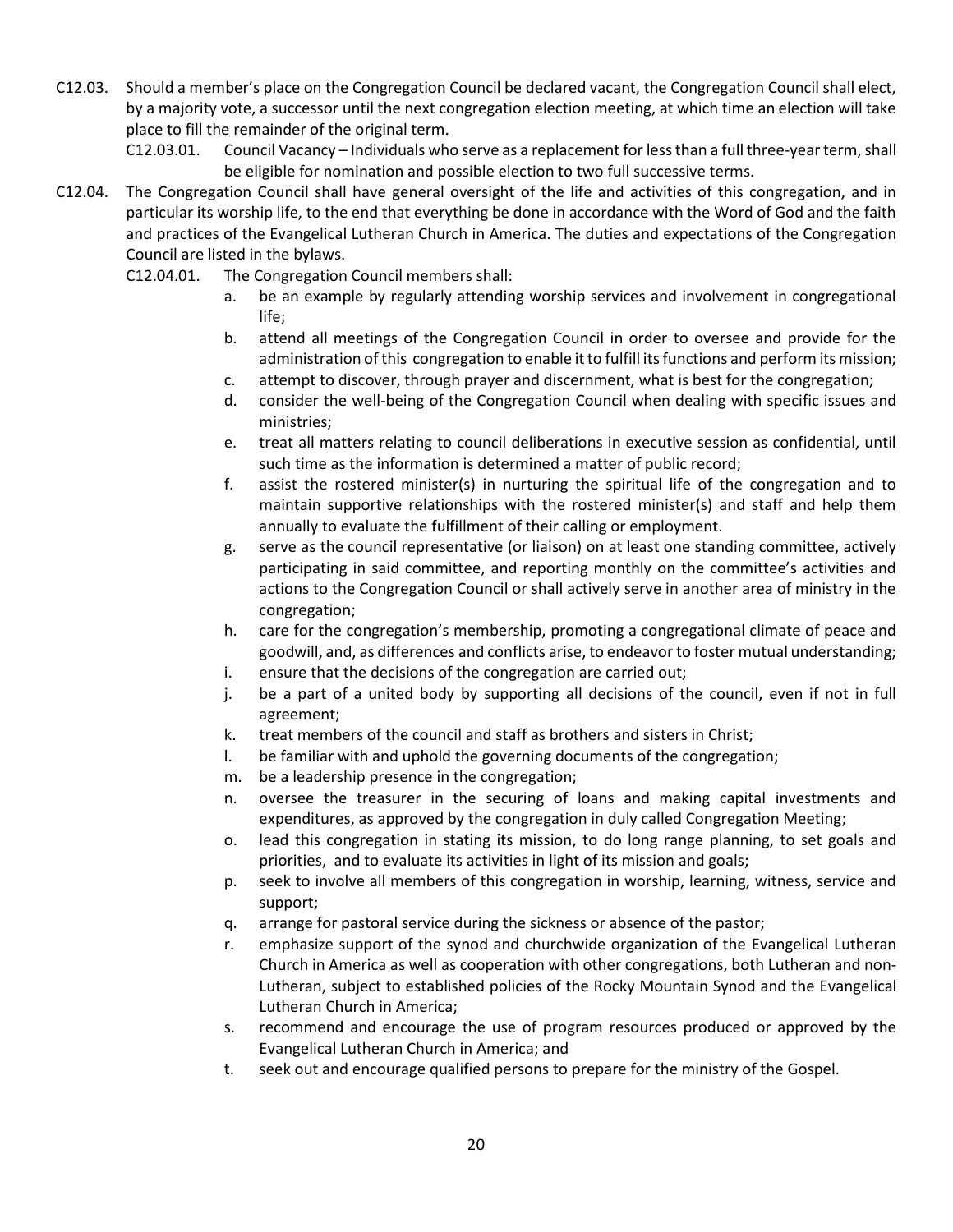- C12.05. The Congregation Council shall be responsible for the financial and property matters of this congregation.
	- a. The Congregation Council shall be the Board of Directors of this congregation, and as such shall be responsible for maintaining and protecting its property and the management of its business and fiscal affairs. It shall have the powers and be subject to the obligationsthat pertain to such boards under the laws of the State of Colorado, except as otherwise provided herein.
	- b. The Congregation Council shall not have the authority to buy, sell, or encumber real property unless specifically authorized to do so by the congregation in a duly called congregation meeting.
	- c. The Congregation Council shall prepare an annual budget for adoption by this congregation; shall supervise the expenditure of funds in accordance therewith following its adoption; and may incur an obligation of more than three (3) percent of the adopted church budget for that calendar year only after approval by the Congregation in a duly called Congregation Meeting. The budget shall include this congregation's full indicated share in the support of the wider ministry being carried on in collaboration with the Rocky Mountain Synod and the Evangelical Lutheran Church in America churchwide organization.
	- d. The Congregation Council may annually approve expenditures totaling not more than three (3) percent of the adopted church budget for the current calendar year for items not included in the budget.
	- e. The Congregation Council shall ascertain that the financial affairs of this congregation are being conducted efficiently, giving particular attention to the prompt payment of all obligations and to regular forwarding of mission support monies to the Rocky Mountain Synod treasurer.
	- f. The Congregation Council together with the treasurer and the Finance Committee shall be responsible for this congregation's investments and total insurance program; ensuring that the congregation's property, casualty and liability insurance is in good standing and sufficient for the congregation's needs and ensuring that the incorporation of the congregation, tax exemptions, etc., are in good standing.
- C12.05.01. The fiscal year for this congregation shall be the calendar year, January 1 to December 31. C12.06. The Congregation Council shall see that provisions of this constitution, its bylaws, and the continuing resolutions are carried out.
- C12.07. The Congregation Council shall conduct an annual review of the membership roster, ensuring that the roster is up to date prior to any congregation meeting to enable the identification of eligible voting members and for the determination of a quorum, and provide said list upon request. (See \*C8.02.c. and C10.04.)
- C12.08. The Congregation Council shall be responsible for the employment and supervision of the staff of this congregation. Nothing in this provision shall be deemed to affect this congregation's responsibility for the call, terms of call, or termination of call of any pastor or rostered personnel of this church.
- C12.09. The Congregation Council shall submit a comprehensive report, including reports of the president, treasurer, and all standing committees; and the proposed budget for the coming year, to this congregation at each annual meeting.
- C12.11. The Congregation Council shall normally meet once a month. Special meetings may be called by the pastor, or the president, and shall be called by the president at the request of at least one-half of its members. Notice of each special meeting shall be given to all who are entitled to be present, in person, by mail or by electronic means.
- C12.12. A quorum for the transaction of business shall consist of a majority of the members of the Congregation Council, including the [senior] pastor or interim pastor, except when the [senior] pastor or interim pastor requests or consents to be absent and has given approval to the agenda for a particular regular or special meeting, which shall be the only business considered at that meeting. Chronic or repeated absence of the [senior] pastor or interim pastor who has refused approval of the agenda of a subsequent regular or special meeting shall not preclude action by the Congregation Council, following consultation with the synod bishop.
- C12.13. The Congregation Council and its committees may hold meetings by remote communication, including electronically and by telephone conference, and, to the extent permitted by state law, notice of all meetings may be provided in person, or by mail, or electronically.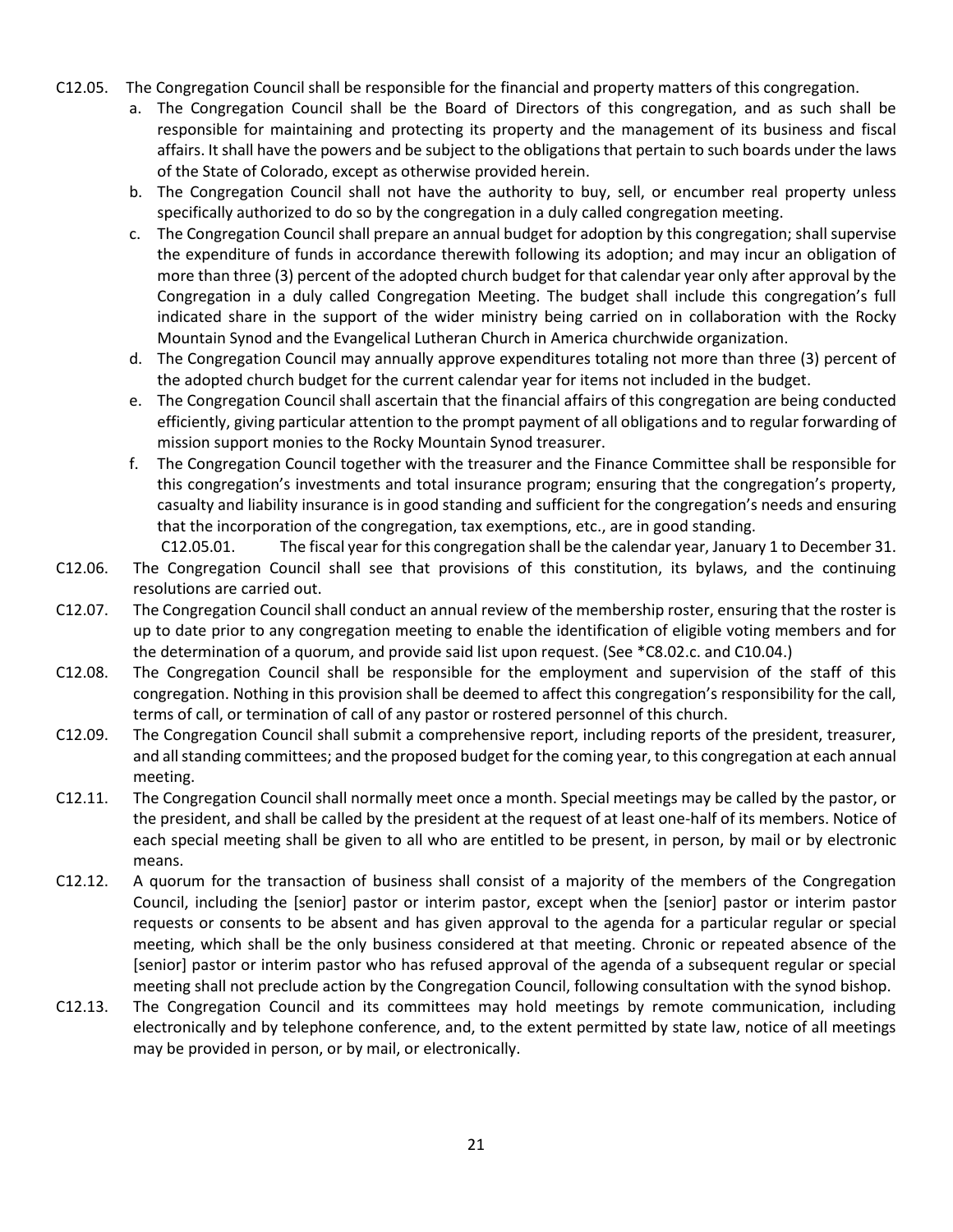## *Chapter 13. Congregation Committees*

- C13.01. The officers of this congregation and the pastor(s) shall constitute the Executive Committee.
	- C13.01.01. The Executive Committee shall be responsible for those matters which may be appropriate from time to time as determined by the pastor(s) and the Congregation Council. Any fiscal decisions of the Executive Committee shall be reconfirmed by the Congregation Council at the next duly called Congregation Council meeting.
- C13.02. A Nominating Committee shall be appointed annually by the Congregation Council. The Nominating Committee shall be responsible for identifying persons willing to assume the duties of a Congregation Council member as outlined in C12.04. Nominations may also be made from the floor, provided that the nominee has given consent to be nominated.
	- C13.02.01. The Nominating Committee may consist of up to six voting members of this congregation, and whenever possible, shall include any Congregation Council members completing their terms and not seeking reelection.
- C13.03. An Audit Committee, consisting of three voting members, shall be appointed annually by the Congregation Council. Audit Committee members shall not be members of the Congregation Council.
	- C13.03.01. The Audit Committee shall conduct the annual audit of the congregation's financial records and internal procedures for the purpose of providing to the congregation through the Congregation Council, a statement regarding the accuracy of the financial statements, the adequacy of internal procedures and control, and to make recommendations to the Congregation Council of any needed improvements. Members shall be eligible for re-appointment. It is preferable to have at least one returnee from the preceding year for continuity purposes.
- C13.04. A Mutual Ministry Committee shall be appointed jointly by the president and the rostered minister. (In the absence of a Mutual Ministry Committee, the duties shall be fulfilled by the executive committee.)
	- C13.04.01. The Mutual Ministry Committee is limited to six members and each member's term of office shall be for two years, with three members appointed each successive year. This committee shall provide a support forum in which any concern relating to the pastor(s) may be discussed. The Mutual Ministry Committee shall conduct an annual review to develop salary and benefit recommendations for the pastor(s) to be submitted to the Congregation Council.
- C13.05. When a vacancy occurs in a position for which this congregation calls a rostered minister, a Call Committee of six voting members and one alternate shall be elected by the Congregation Council. Term of office will terminate upon the installation of the newly called rostered minister.
	- C13.05.01. The Call Committee shall follow the guidelines set forth in the current Synod instructions for calling a pastor, including maintaining strict confidence in their deliberations and interviews of potential candidates, honoring the integrity of the process without undue influence or timesensitive pressure from the congregation.
- C13.06. Other committees of this congregation may be formed, as the need arises, by decision of the Congregation Council. Additional committees and the duties of such committees shall be specified in the bylaws.
	- C13.06.01. Personnel Committee. A Personal Committee of at least four members shall be appointed by the pastor(s) and the president. All committees of the Congregation Council which supervise a salaried employee shall be represented. Each member's term of office shall be for two years, with two members to be appointed each successive year. A member cannot serve more than four consecutive years. This committee shall provide a support forum in which any concerns relating to salaried employees of this congregation may be discussed. The Personnel Committee shall conduct an annual review to develop salary and benefit recommendationsfor salaried employees of this congregation to be submitted to the Congregation Council.
	- C13.06.02. Mission Endowment Fund Committee. See C5.05.07. and C5.05.08. for details about this committee's membership and its duties.
- C13.07. The president of this congregation and senior pastor(s) of this congregation shall be *ex-officio* members of all committees and boards of this congregation, except the Nominating Committee.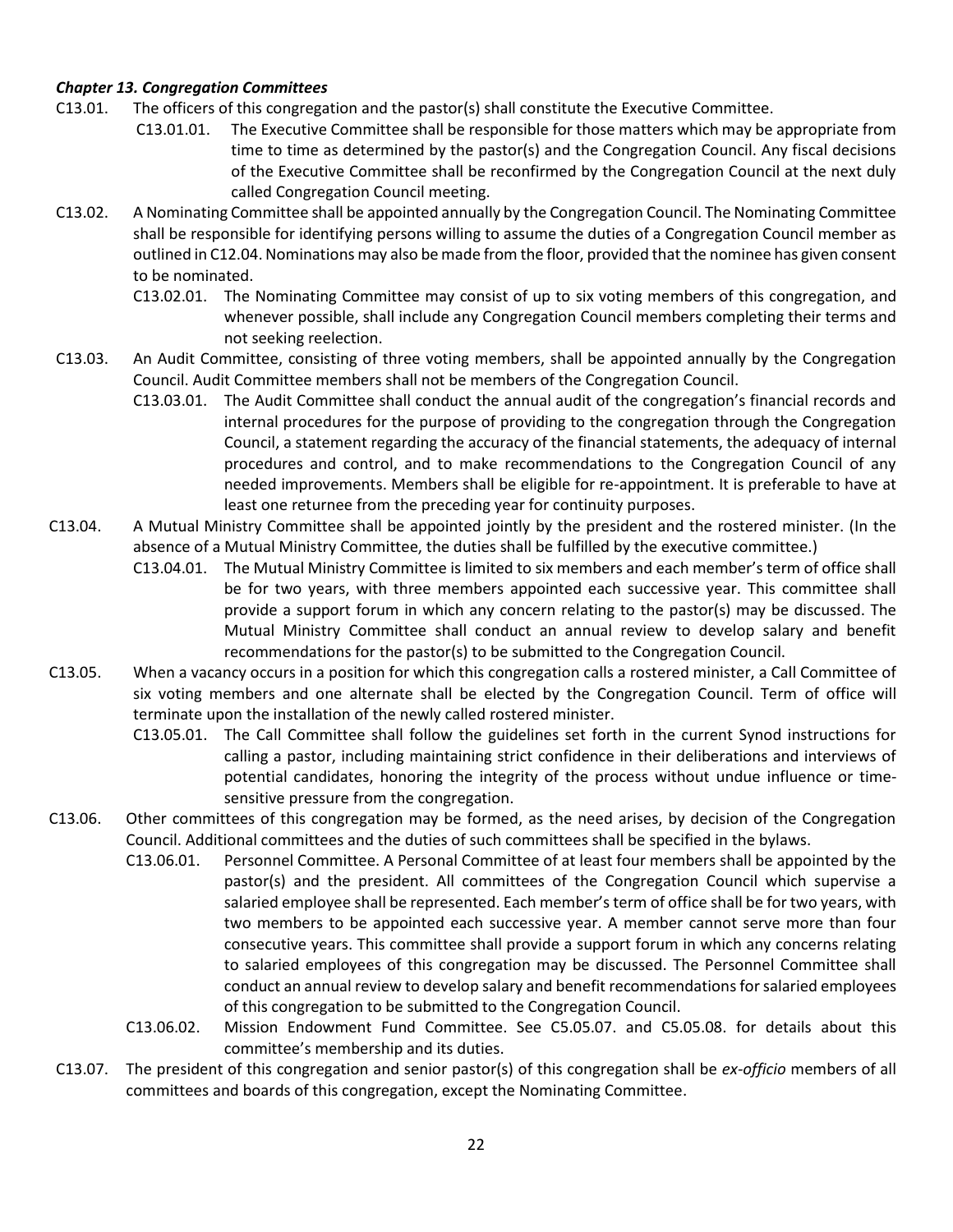## *Chapter 14. Organizations Within This Congregation*

- C14.01. All organizations within this congregation shall exist to aid it in ministering to the members of this congregation and to all persons who can be reached with the Gospel of Christ. As outgrowths and expressions of this congregation's life, such organizations are subject to its oversight and direction. This congregation at its meeting shall determine their policies, guide their activities, and be provided reports concerning their membership, work, and finances. Between Congregation Meetings, the Congregation Council shall have oversight over such organizations on behalf of the congregation.
- C14.02. Special interest groups, other than those of the official organizations of the Evangelical Lutheran Church in America, may be organized only after authorization has been given by the Congregation Council and specified in a continuing resolution.

## *Chapter 15. Discipline of Members and Adjudication*

- \*C15.01. Persistent and public denial of the Christian faith, willful or criminal conduct grossly unbecoming a member of the Church of Christ, continual and intentional interference with the ministry of this congregation, or willful and repeated harassment or defamation of member(s) of this congregation is sufficient cause for discipline of a member. Prior to disciplinary action, reconciliation and repentance will be attempted following Matthew 18:15-17, proceeding through these successive steps, as necessary: a) private counsel and admonition by the pastor, b) censure and admonition by the pastor in the presence of two or three witnesses, c) written referral of the matter by the Congregation Council to the vice president of the synod, who will refer it to a consultation panel drawn from the Consultation Committee of the synod, and d) written referral of the matter by the consultation panel to the Committee on Discipline of the synod. If for any reason, the pastor is unable to administer the admonitions required by paragraphs a. and b. hereof, those steps may be performed by another pastor chosen by the Executive Committee of the Congregation Council.
- \*C15.02. The process for discipline of a member of this congregation shall be governed as prescribed by the chapter on discipline in the Constitution, Bylaws, and Continuing Resolutions of the Evangelical Lutheran Church in America. If the counseling, censure, and admonitions pursuant to \*C15.01. do not result in repentance and amendment of life, charges against the accused member(s) that are specific and in writing may be prepared by the Congregation Council, signed, and submitted to the vice president of the synod. The vice president shall select form the synod's Consultation Committee a panel of five members (three laypersons and two ministers of Word and Sacrament). A copy of the written charges shall be provided to the consultation panel and the accused member(s). The consultation panel, after requesting a written reply to the charges from the accused member(s), shall consider the matter and seek a resolution by means of investigation, consultation, mediation, or whatever other means may seem appropriate. The panel's efforts to reach a mutually agreeable resolution shall continue for no more than 45 days after the matter is submitted to it.
- \*C15.03. If the consultation panel fails to resolve the matter, that panel shall refer the case in writing, including the written charges and the accused member(s) reply, to the Committee on Discipline of the synod for a hearing. A copy of the panel's written referral shall be delivered to the vice president of the synod, the Congregation Council, and the accused member(s) at the same time it is sent to the Committee on Discipline of the synod. The Executive Committee of the Synod Council shall then select six members from the Committee on Discipline to decide the case, and shall appoint a member of the Synod Council to preside as nonvoting chair. Those six members plus the nonvoting chair comprise the discipline hearing panel for deciding the case. The Congregation Council and the accused member(s) are the parties to the case.
- \*C15.04. The discipline hearing panel shall commence and conduct the disciplinary hearing in accordance with the provisions governing discipline of congregation members as prescribed in the *Constitution, Bylaws, and Continuing Resolutions of the Evangelical Lutheran Church in America.*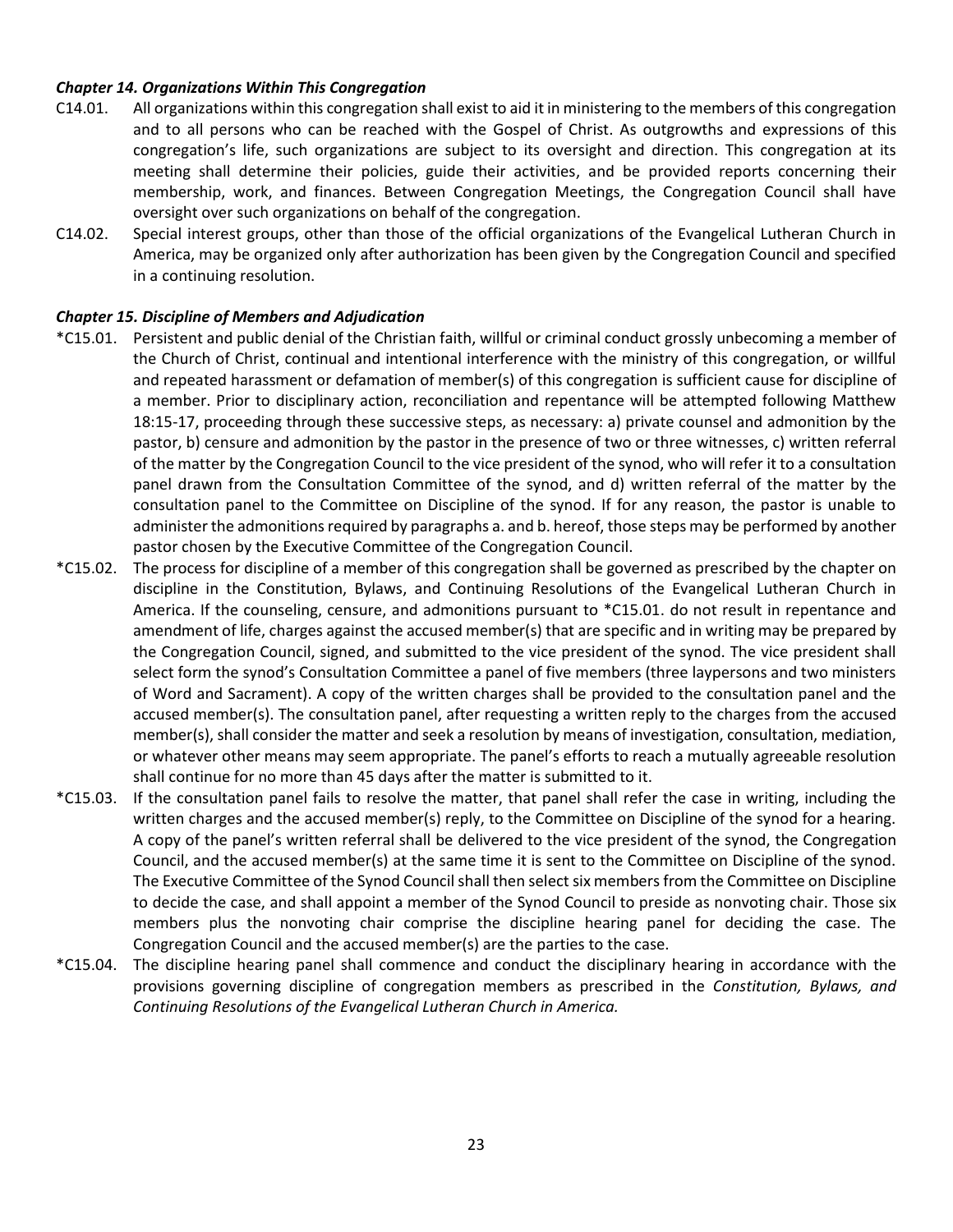- \*C15.05. By the vote of at least two-thirds of the members of the discipline hearing panel who are present and voting, one of the following disciplinary sanctions can be imposed:
	- a. suspension from the privileges of congregation membership for a designated period of time:
	- b. suspension from the privileges of congregation membership until the pastor and Congregation Council receive evidence, satisfactory to them, of repentance and amendment of life;
	- c. termination of membership in this congregation; or
	- d. termination of membership in this congregation and exclusion from the church property and from all congregation activities.
- \*C15.06. The written decision of the discipline hearing panel shall be sent to the vice president of the synod, the accused member(s), and the Congregation Council as required by the *Constitution, Bylaws, and Continuing Resolutions of the Evangelical Lutheran Church in America.* The decision of the discipline hearing panel shall be implemented by the Congregation Council and recorded in the minutes of the next council meeting.
- \*C15.07. No member of this congregation shall be subject to discipline a second time for offenses that a discipline hearing panel has heard previously and decided pursuant to this chapter.
- \*C15.08., \*C15.09. Not presently assigned.
- \*C15.10. Adjudication
- \*C15.11. When there is disagreement between or among factions within this congregation on a substantive issue which cannot be resolved by the parties, members of this congregation may petition the synod bishop for consultation after informing the president of this congregation of their intent to do so. The synod bishop shall seek a timely resolution of the dispute. If the issue relates directly to the pastor, the bishop may begin the process in †S14.18.d. In all other matters, if the bishop's consultation fails to resolve the issue, the bishop shall refer the matter to the Consultation Committee of the synod, which shall undertake efforts to find an appropriate solution. If the Consultation Committee's efforts fail to resolve the dispute, the entire matter shall be referred to the Synod Council for adjudication by whatever process the council deems necessary. The Synod Council's decision shall be final.

# *Chapter 16. Amendments*

 $\overline{\phantom{a}}$ 

- \*C16.01. Unless provisions \*C16.04. is applicable, those sections of this constitution that are not required, in accord with the *Model Constitution for Congregations of the Evangelical Lutheran Church in America*, may be amended in the following manner. Amendments may be proposed by at least five voting members or by the Congregation Council. Proposals must be filed in writing with the Congregation Council 60 days before formal consideration by this congregation at a regular or special Congregation Meeting called for that purpose. The Congregation Council shall notify this congregation's members of the proposal together with the council's recommendations at least 30 days in advance of the meeting. Notification may take place by mail or electronic means, as permitted by state law.
- \*C16.02. An amendment to this constitution, proposed under \*C16.01. shall:
	- a. be approved at any legally called meeting of this congregation by a majority vote of those voting members present and voting;
	- b. be ratified without change at the next regular meeting of this congregation held pursuant to C10.01. by a two-thirds vote of those voting members present and voting; and
	- c. have the effective date included in the resolution<sup>1</sup> and noted in the constitution.
- \*C16.03 Any amendments to this constitution that result from the processes provided in \*C16.01. and \*C16.02. shall be sent by the secretary of this congregation to the synod. The synod shall notify this congregation of its decision to approve or disapprove the proposed changes; the changes shall go into effect upon notification that the synod has approved them.

<sup>1</sup> *Such an effective date must be stated in relation to the requirements of \*C16.03. to allow time for the synod's review of the amendment.*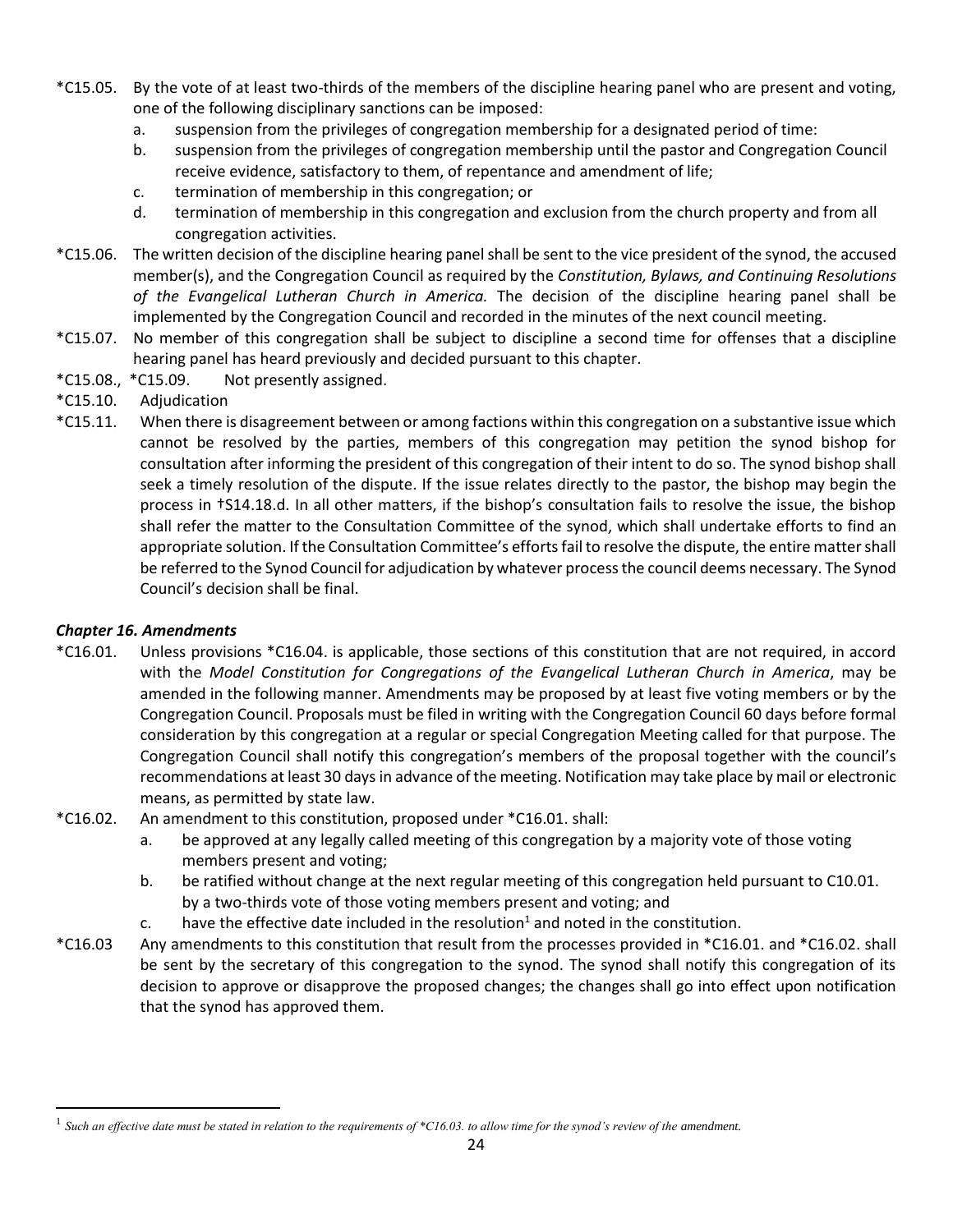\*C16.04. This constitution may be amended to bring any section info conformity with a section or sections, either required or not required, of the *Model Constitution for Congregation of the Evangelical Lutheran Church in America* as most recently amended by the Churchwide Assemble. Such amendments may be approved by a majority vote of those voting members present and voting at any legally called meeting of this congregation without presentation at a prior meeting of this congregation, provided that the Congregation Council has submitted by mail or electronic means, as permitted by state law, notice to this congregation of such an amendment or amendments, together with the council's recommendations, at least 30 days prior to the meeting. Upon the request of at least two (2) voting members of this congregation, the Congregation Council shall submit such notice. Following the adoption of an amendment, the secretary of this congregation shall submit a copy thereof to the synod. Such provisions shall become effective immediately following a vote of approval.

## *Chapter 17. Bylaws*

- \*C17.01. This congregation may adopt bylaws. No bylaw may conflict with this constitution.
- \*C17.02. Bylaws may be adopted or amended at any legally called meeting of this congregation with a quorum present by a two-thirds vote of those voting members present and voting.
- \*C17.03. Changes to the bylaws may be proposed by any voting member, provided that such additions or amendments be submitted in writing to the Congregation Council at least 60 days before a regular or special Congregation Meeting called for the purpose. The Congregation Council shall notify this congregation's members of the proposal with the council's recommendations at least 30 days in advance of the Congregation Meeting. Notification may take place by mail or electronic means, as permitted by state law.
- \*C17.04. Adopted or amended bylaws shall be sent by the secretary of this congregation to the synod.

## *Chapter 18. Continuing Resolutions*

- \*C18.01. This Congregation in a legally called meeting or the Congregation Council may enact continuing resolutions. Such continuing resolutions may not conflict with the constitution or bylaws of this congregation.
	- C18.01.01. The Congregation Council shall establish continuing resolutions relating to Ministry Partners and other users of the building, and reaffirm those agreements on an annual basis.
- \*C18.02. Continuing resolutions shall be enacted or amended by a majority vote of a meeting of this congregation or a two-thirds vote of all voting members of the Congregation Council.
- \*C18.03. Adopted or amended continuing resolutions shall be sent by the secretary of this congregation to the synod.

## *Chapter 19. Indemnification*

\*C.19.01. Consistent with the provisions of the laws under which this congregation is incorporated, this congregation may adopt provisions providing indemnification for each person who, by reason of the fact that such person is or was a Congregation Council member, officer, employee, agent, or other member of any committee of this congregation, was or is threatened to be made a party to any threatened, pending, or completed civil, criminal, administrative, arbitration or investigative proceeding.

## *Chapter 20. Parish Authorization*

## *[\*Required provisions when congregation is part of a parish]*

\*C20.01. This congregation may unite with one or more other congregations recognized by the synod named in \*C6.01. to form a parish. Except as provided in \*C20.02 and \*C20.03., a written agreement, developed in consultation with the synod and approved by the voting members of each congregation participating in the parish, shall specify the powers and responsibilities that have been delegated to the Parish Council. The Parish Agreement shall identify which congregation of the parish issues calls on behalf of the member congregations or shall establish a process for identifying which congregation issues calls on behalf of the member congregations.